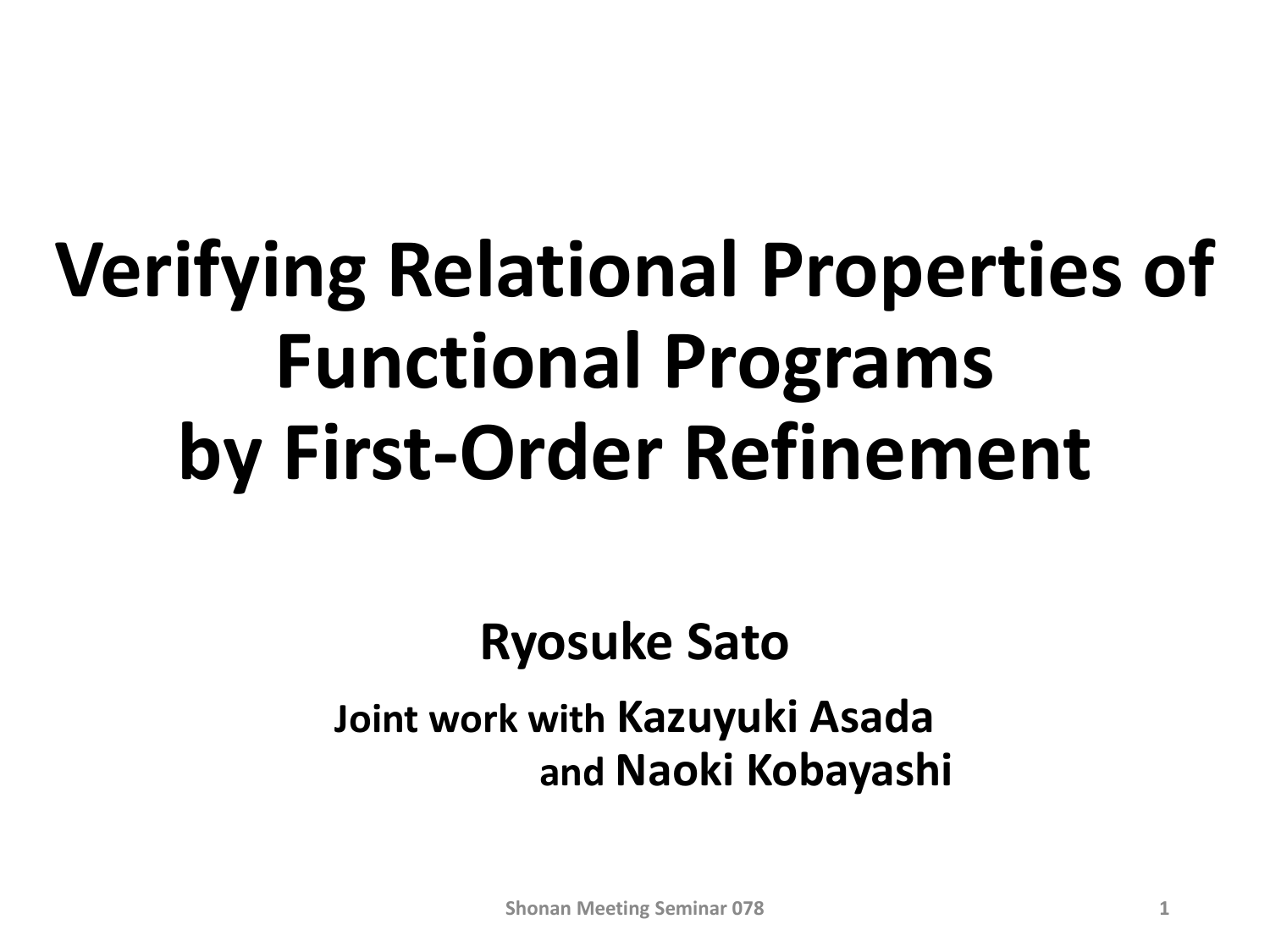## **This Talk**

- •**Automated verification of relational properties for higher-order programs**
	- **Example:**
		- **let rec sum n =**
			- **if n = 0 then 0 else n + sum (n-1)**
		- **let rec sumacc a n =**

**if n = 0 then a else sumacc (n+a) (n-1)**

$$
\vdash^{?} (\text{sum, sumacc 0}) : \boxed{\tau^2 = \tau \times \tau} \n\{(f, g) : (\text{int} \rightarrow \text{int})^2 \mid \forall n. f(n) = g(n)\}
$$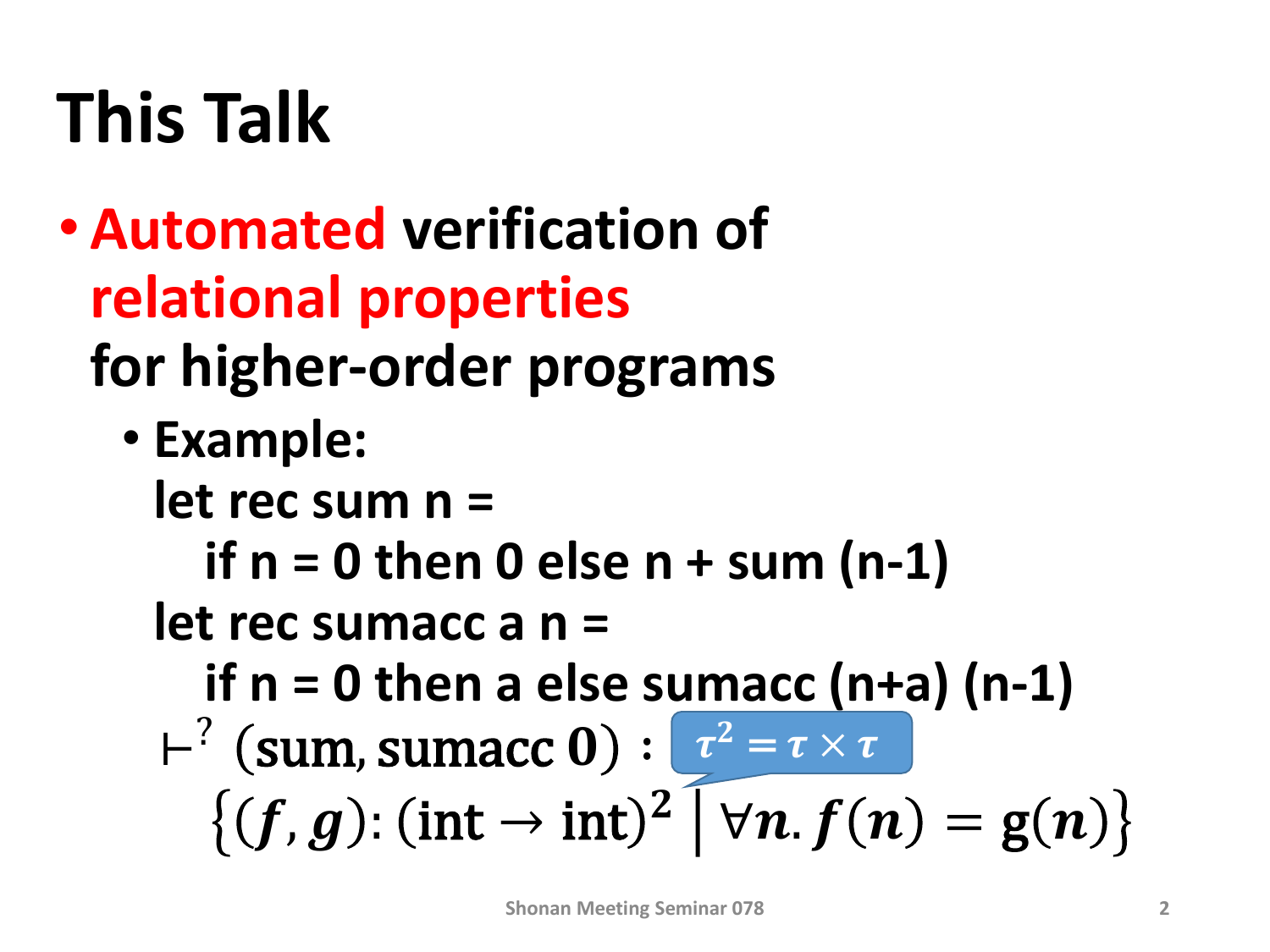# **Outline**

- **Motivation and approach**
- •**Overview (through examples)**
- **More details**
- **Experiments**
- **Related work**
- **Conclusion**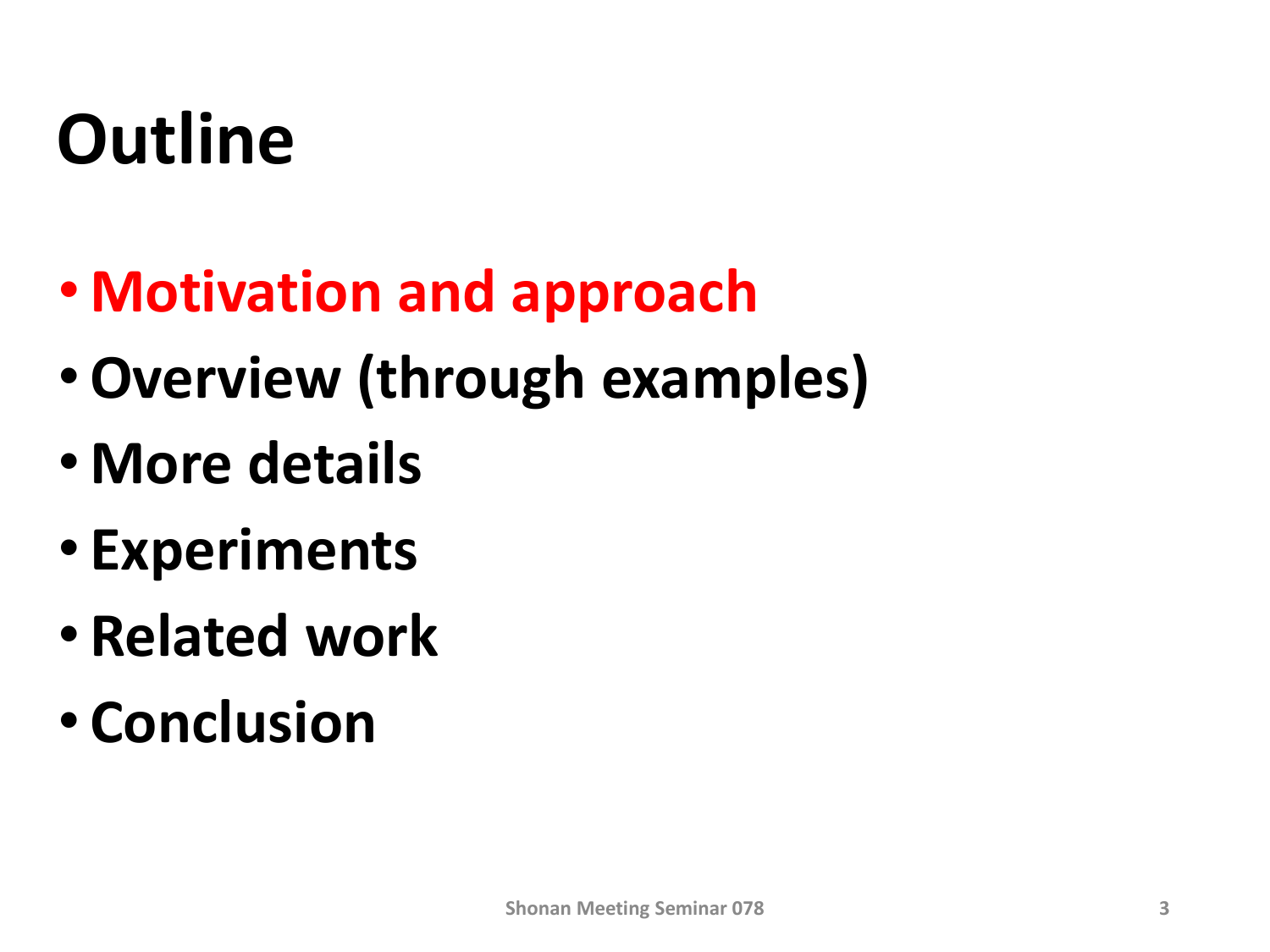# **Relational Properties**

- **Relationship among multiple functions**
	- **e.g., function equality:**   $\{(f,g): (\text{int} \rightarrow \text{int})^2 \mid \forall n. f(n) = g(n)\}\$
- **Relationship among multiple invocations of a function**
	- **e.g., monotonicity:**  ${f: \text{int} \rightarrow \text{int} \mid \forall n. f(n) \leq f(n+1)}$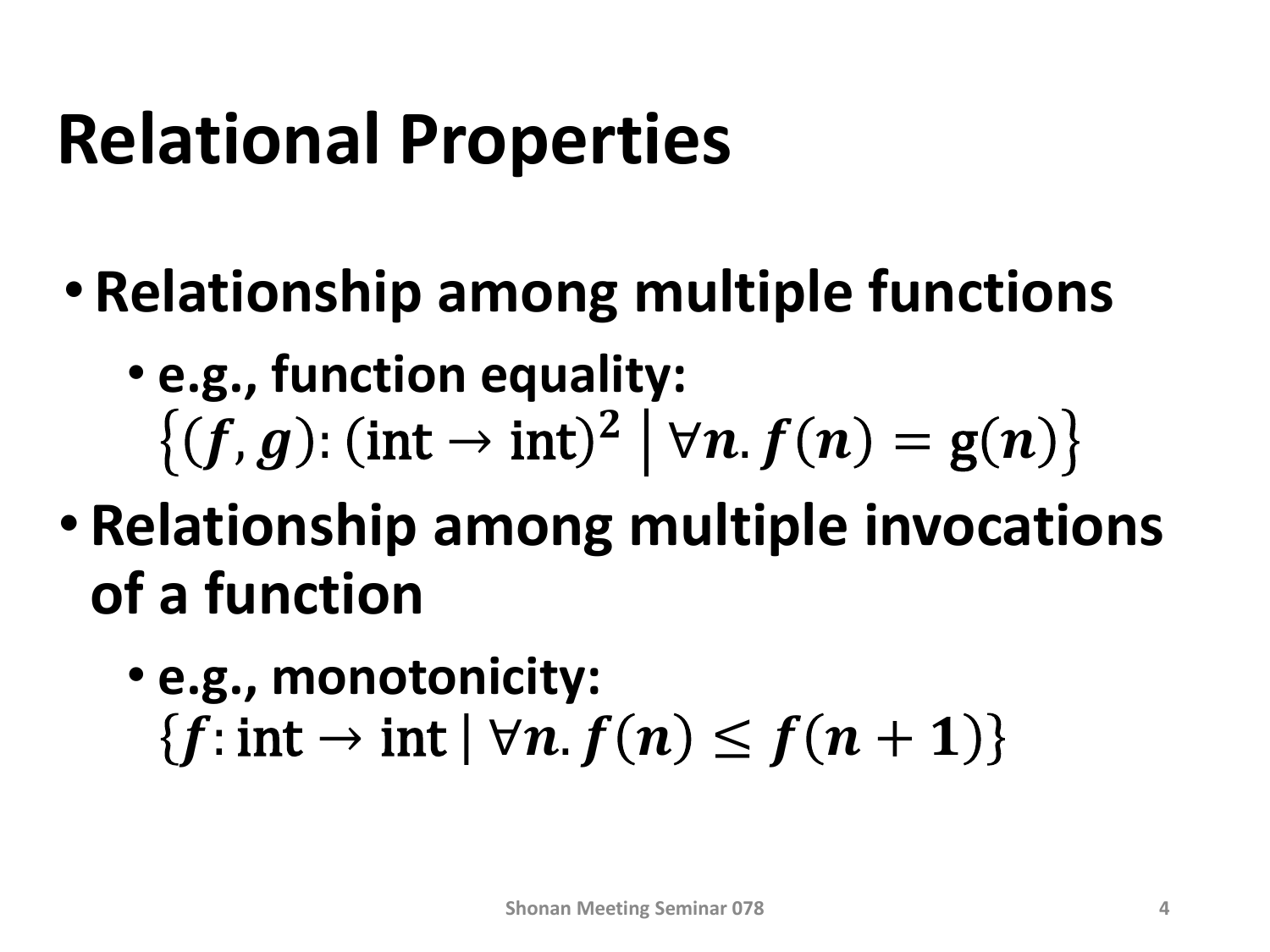# **Existing Automated Verifiers**

- **Verifiers based on first-order refinement types [Rondon+ '08; K+ '11; Zhu & Jagannathan '13]**
	- **Refinement type: type refined by predicates**  $\{x: \sigma | P\}$ • **First-order: no functions & no quantifiers in**
	- **Relational properties cannot be represented as first-order refinement types**
- **Verifier for first-order functional programs [Suter+ '11]**
	- **Can deal with some relational properties**
	- **Cannot deal with higher-order programs**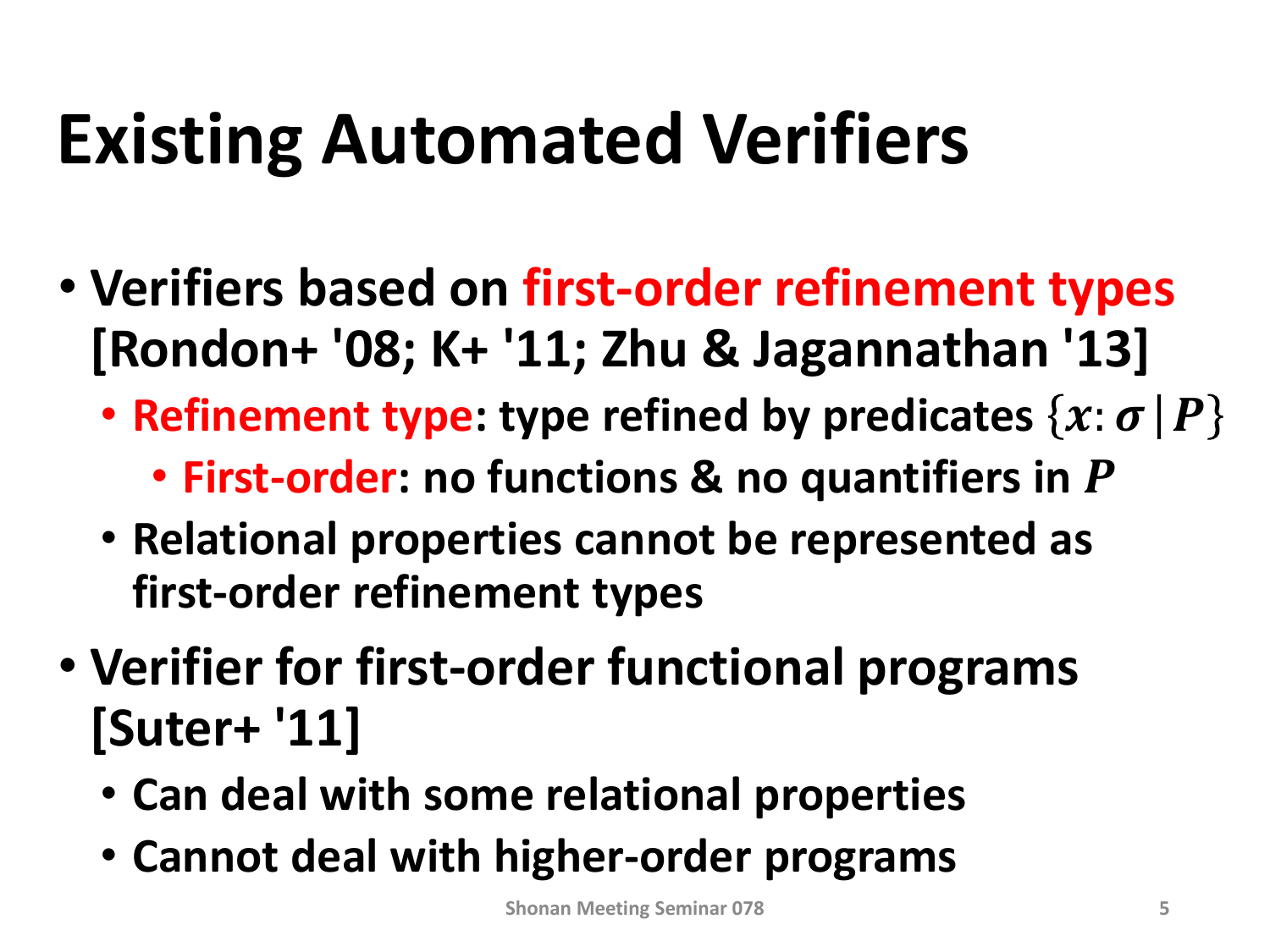## **Our Approach**

- **Reduce general refinement type checking**  $\vdash^? t : \tau$ **to first-order refinement type checking**  $\vdash^? (t)^\# : (\tau)^\#$
- Solve  $\vdash^? (t)^\#$ :  $(\tau)^\#$  by an existing verifier **(e.g. MoCHi [K+ '11; S+ '13])**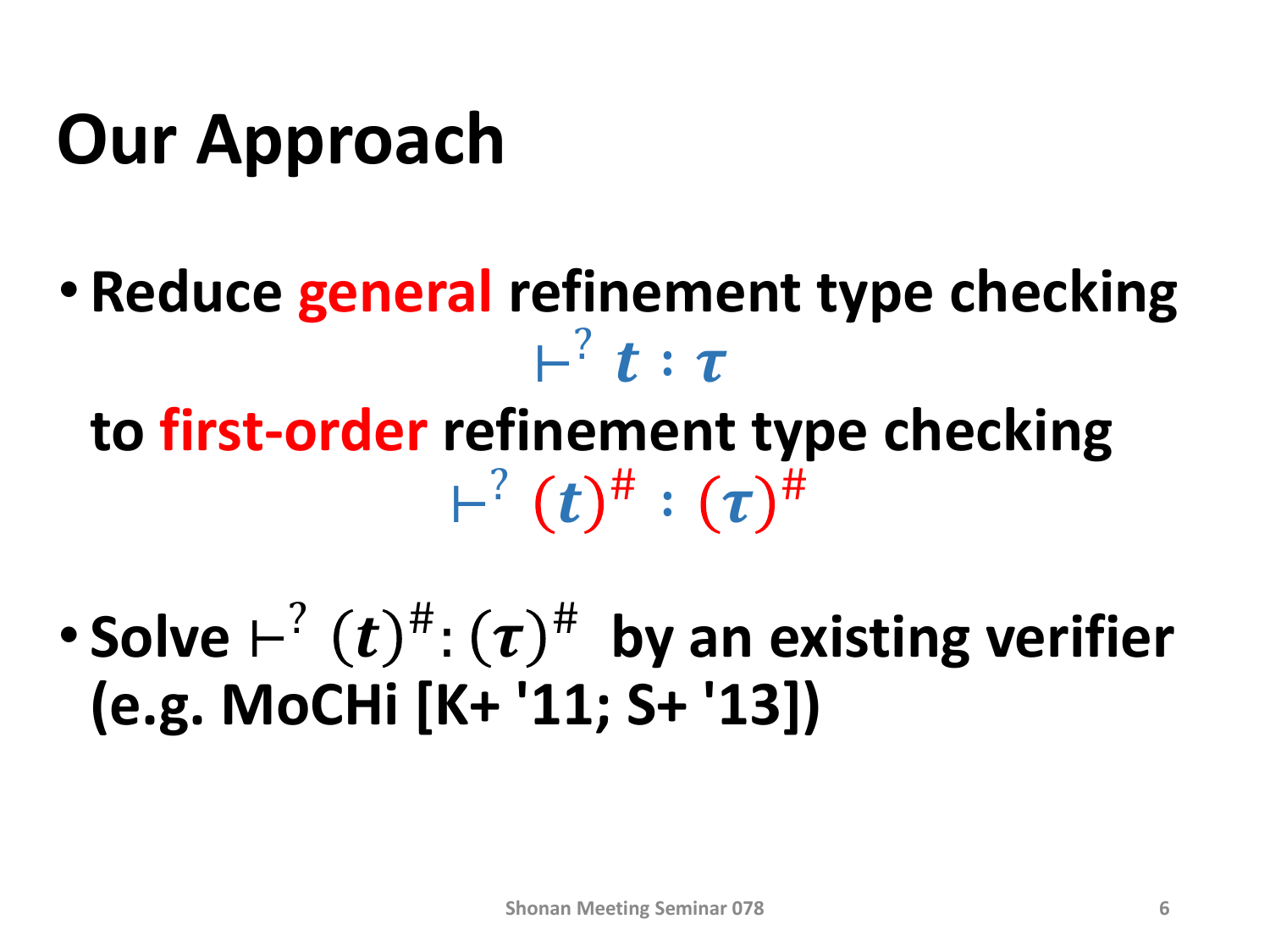# **Outline**

- **Motivation and approach**
- •**Overview (through examples)**
- **More details**
- **Experiments**
- **Related work**
- **Conclusion**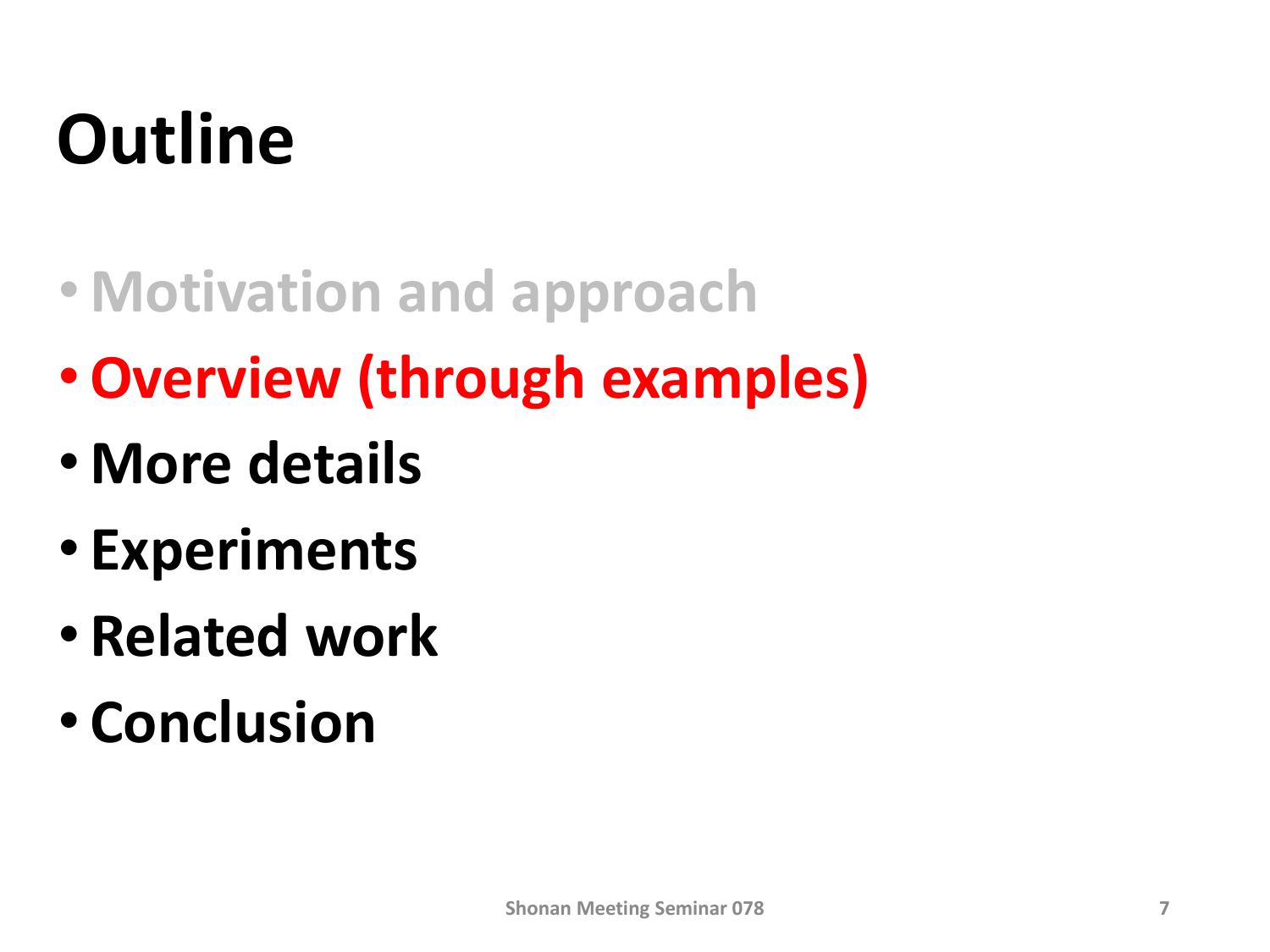#### **Example 1**

**let rec sum n = if n = 0 then 0 else n + sum (n-1) let rec sumacc a n = if n = 0 then a else sumacc (n+a) (n-1)**

#### $\vdash^?$  (sum, sumacc 0):  $\{(f,g): (\text{int} \rightarrow \text{int})^2 \mid \forall n. f(n) = g(n)\}\$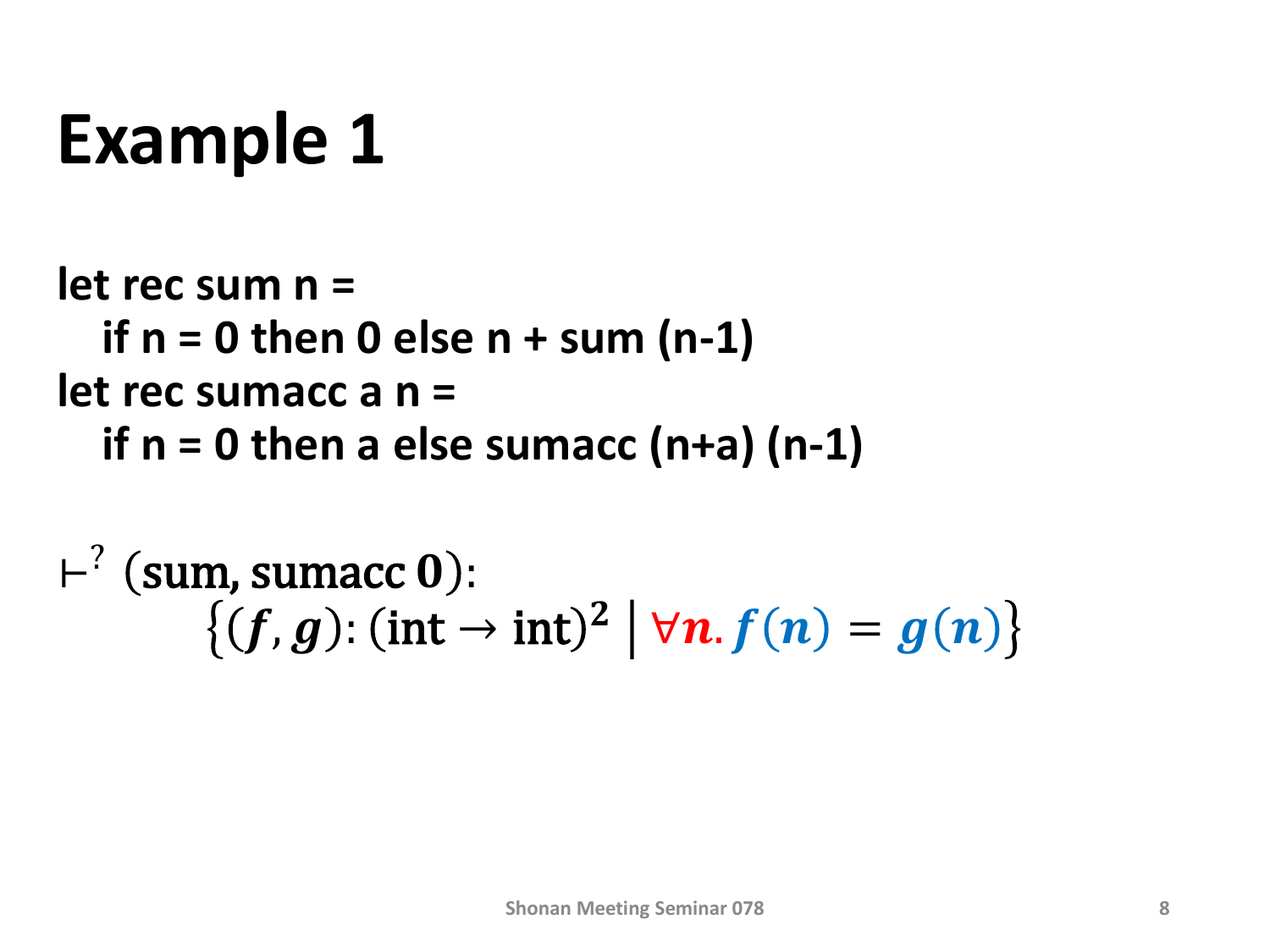#### **Remove** ∀ **and Function Symbols**

 $\vdash^?$  (sum, sumacc 0):  $\{(f,g): (\text{int} \rightarrow \text{int})^2 \mid \forall n. f(n) = g(n)\}\$  $\vdash^? \lambda n.$  (sum n, sumacc 0 n):  $(n: \text{int}) \rightarrow \{ (r, s): \text{int}^2 | r = s \}$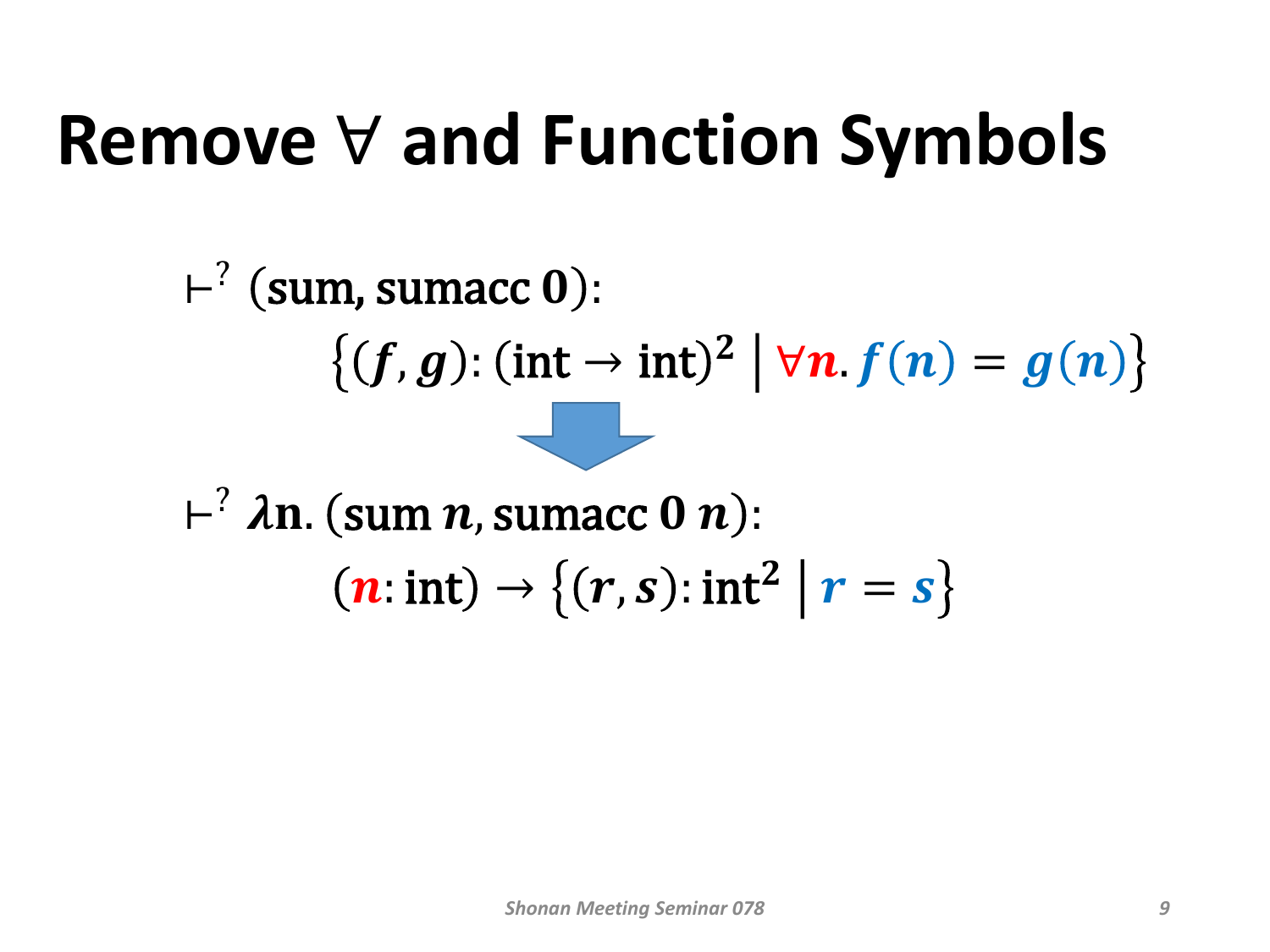#### **Remove** ∀ **and Function Symbols**

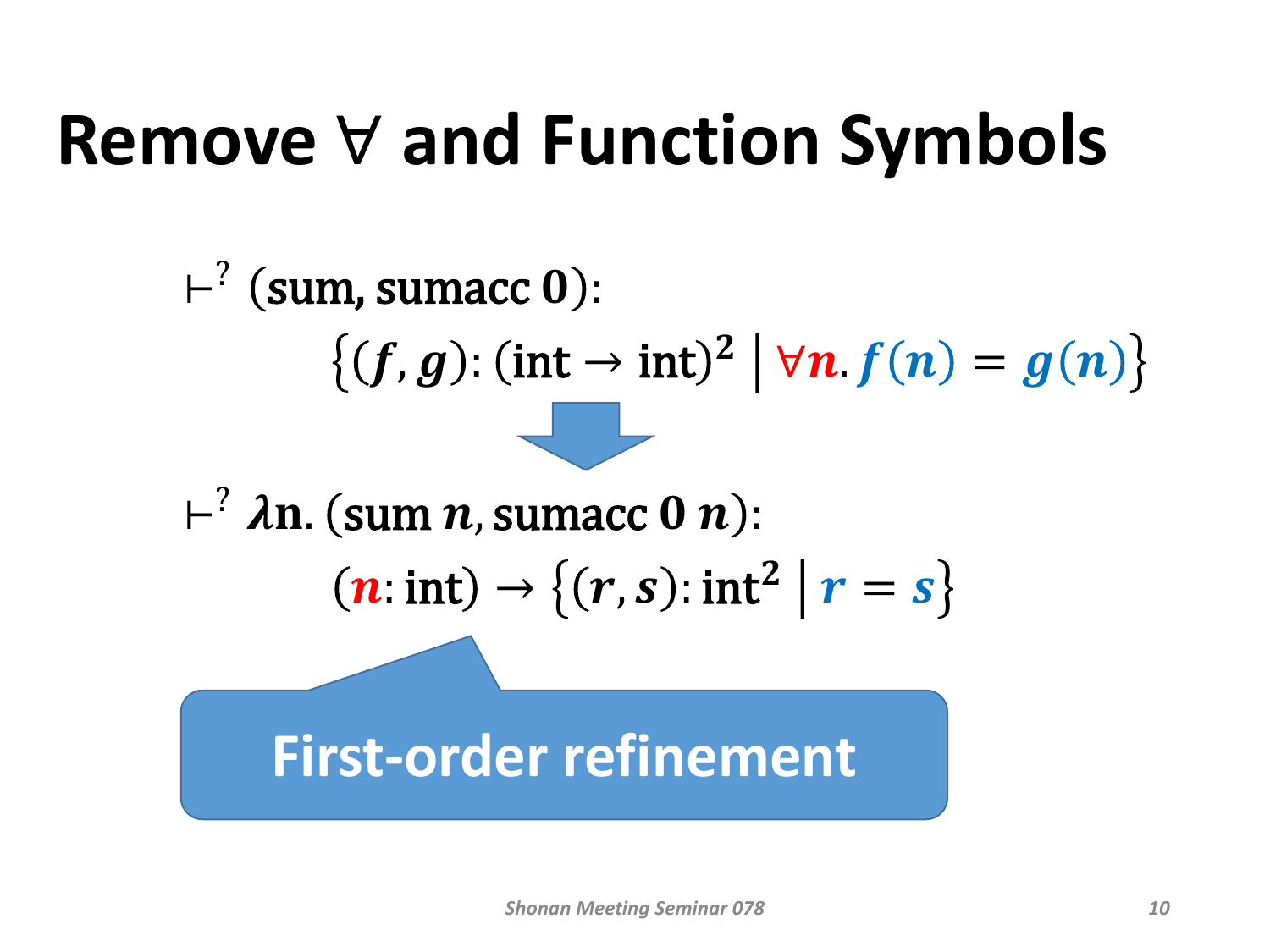#### **Difficulty of verifying relational properties in first-order refinement**

**To verify**

$$
\vdash^? \lambda \mathbf{n}. (\text{sum } n, \text{sumacc } 0 \ n): \\
 (n: \text{int}) \to \{ (r, s): \text{int}^2 \mid r = s \},
$$
\nwe have to infer

sum :  $\{n: \text{int } |P[n]\} \rightarrow \{r: \text{int } |R[n,r]\}$ sumacc  $0: \{n: \text{int } |Q[n]\} \rightarrow \{s: \text{int } |S[n,s]\}$ such that  $R[n, r] \wedge S[n, s] \Rightarrow r = s$ 

 $\ddot{\cdot}$ 

 $\Gamma\vdash$  sum  $n:\{r:\text{int}\,|R[n,r]\}\;\;\Gamma\vdash$  sumacc  $0$   $n:\{s:\text{int}\,|S[n,s]\}$  $\Gamma \vdash (\text{sum } n, \text{sumacc } 0 \ n) : \{ (r, s) : \text{int}^2 \mid r = s \}$ 

 $\ddot{\cdot}$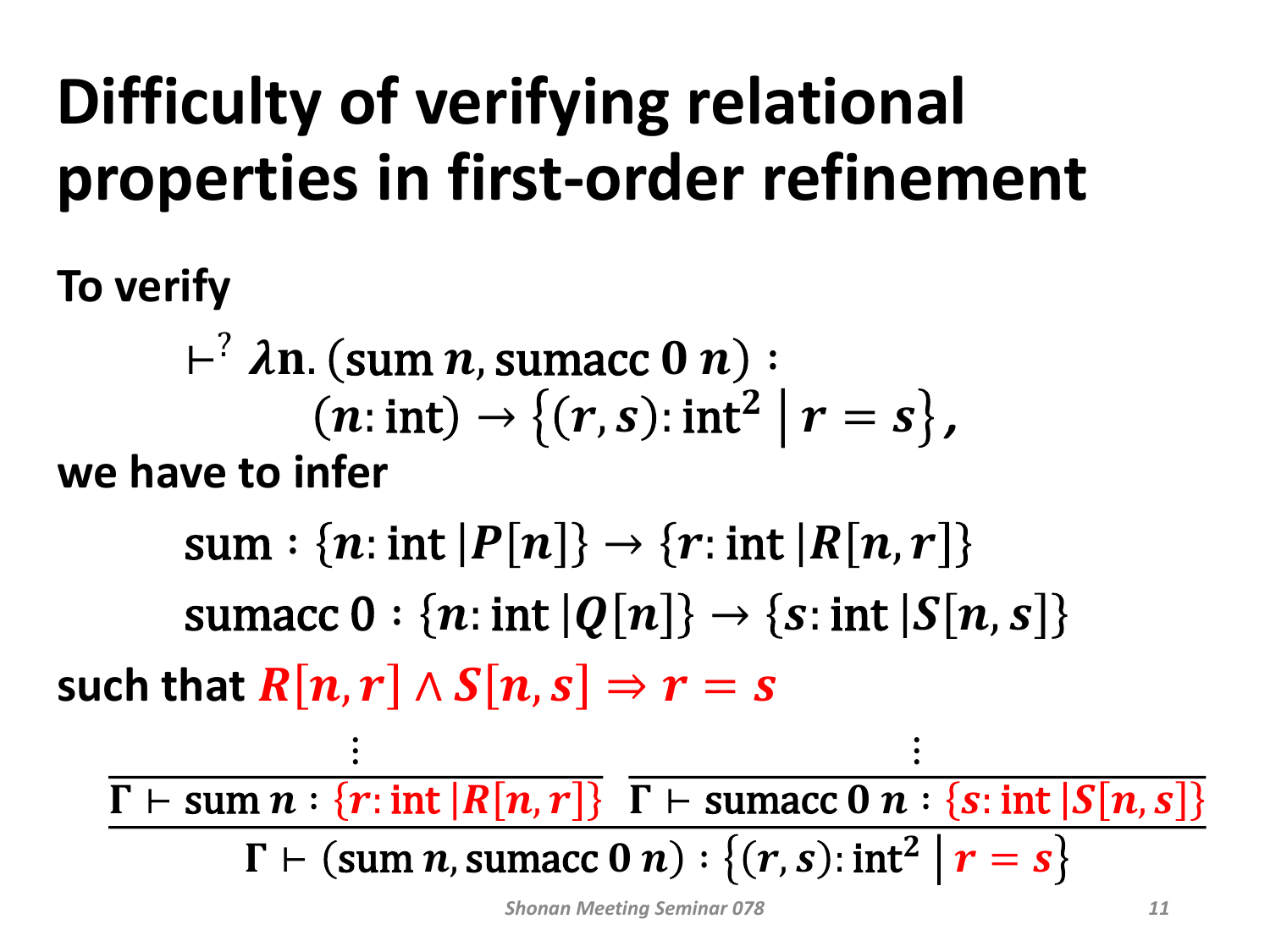#### **Difficulty of verifying relational properties in first-order refinement**

**To verify**  $\vdash^? \lambda$ n. (sum *n*, su $\begin{bmatrix} r = \frac{n(n+1)}{2} \end{bmatrix}$  $(n: \text{int}) \rightarrow \{$ **we have to infer** sum :  $\{n: \text{int } |P[n]\} \rightarrow \{r: \text{int } |R[n,r]\}$ sumacc  $0: \{n: \text{int } |Q[n]\} \rightarrow \{s: \text{int } |S[n,s]\}$ such that  $R[n, r] \wedge S[n, s] \Rightarrow r = s$  $\ddot{\cdot}$  $\ddot{\cdot}$  $n(n + 1)$ 2  $s =$  $n(n + 1)$ 2

 $\Gamma\vdash$  sum  $n:\{r:\text{int}\,|R[n,r]\}\;\;\Gamma\vdash$  sumacc  $0$   $n:\{s:\text{int}\,|S[n,s]\}$  $\Gamma$   $\vdash$  (sum *n*, sumacc 0 *n*) : { $(r, s)$ : int<sup>2</sup> |  $r = s$ }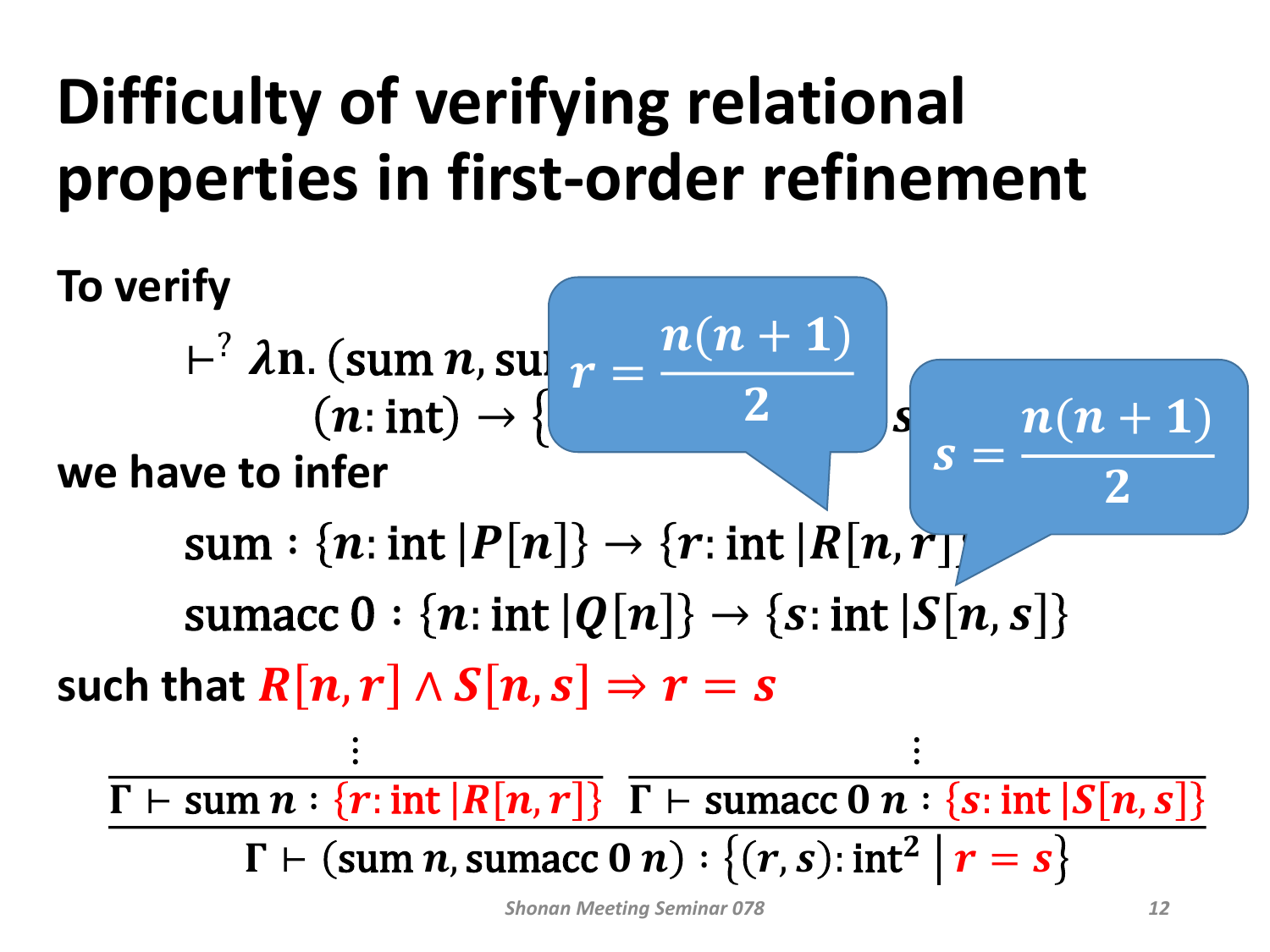$\vdash^? \lambda n.$  (sum n, sumacc 0 n):  $(n: \text{int}) \to \{ (r, s) : \text{int}^2 | r = s \}$ **let rec sum\_sumacc a n = if n = 0 then (0, a) else let (r, s) = sum\_sumacc (n+a) (n-1) in (n+r, s)**  $\vdash^?$  sum\_sumacc 0 :  $(n: \text{int}) → {(r, s): \text{int}^2 | r = s}$ **Calc sum & sumacc simultaneously**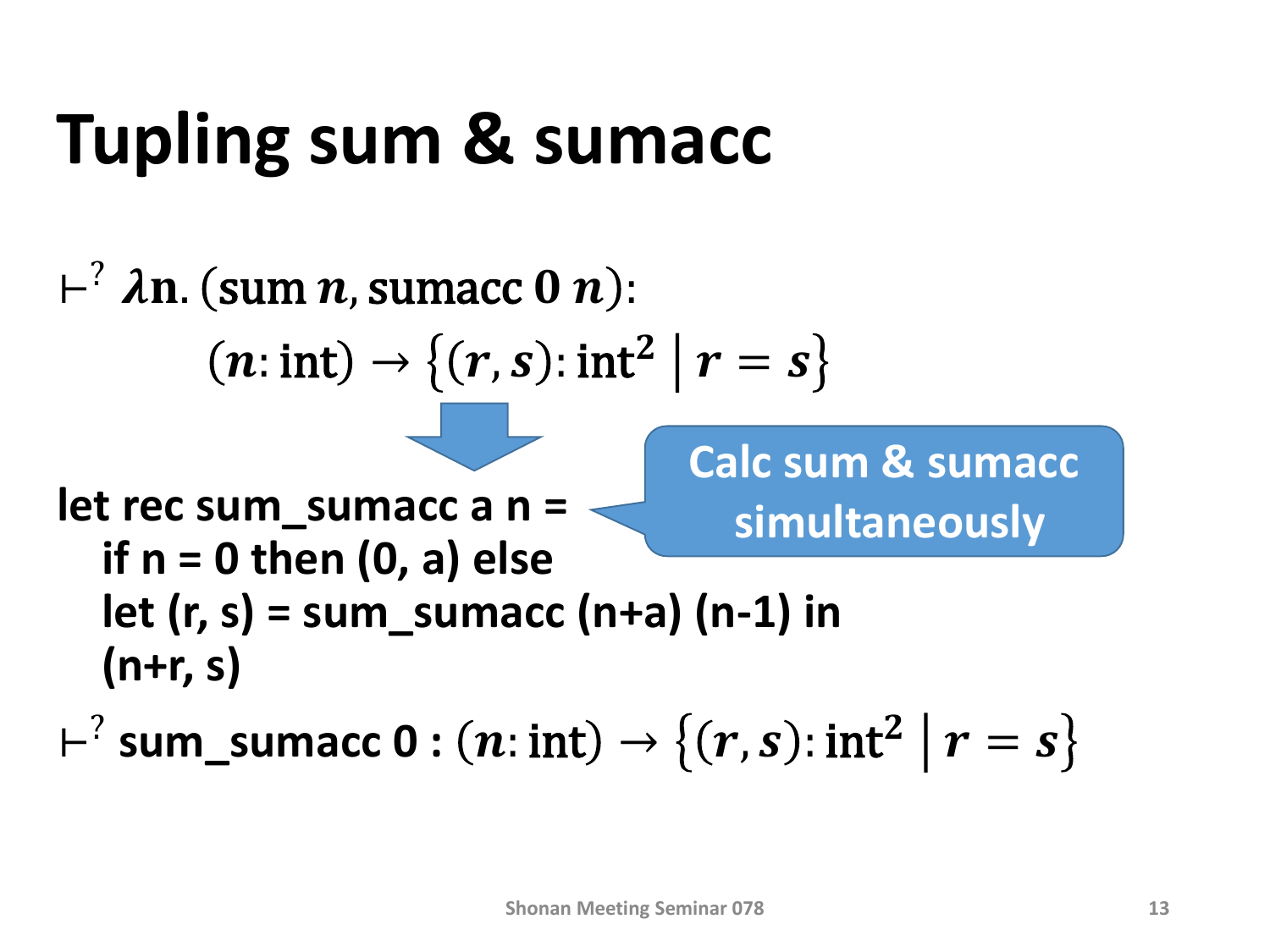$\vdash^? \lambda n.$  (sum n, sumacc 0 n):  $(n: \text{int}) \to \{ (r, s) : \text{int}^2 | r = s \}$ **let rec sum\_sumacc a n = if n = 0 then (0, a) else let**  $(r, s) =$  sum sumacc  $(n+a)$   $(n-1)$  in **(n+r, s)**  $\vdash^?$  sum\_sumacc 0 :  $(n: \text{int}) → {(r, s): \text{int}^2 | r = s}$ **Calc sum & sumacc simultaneously**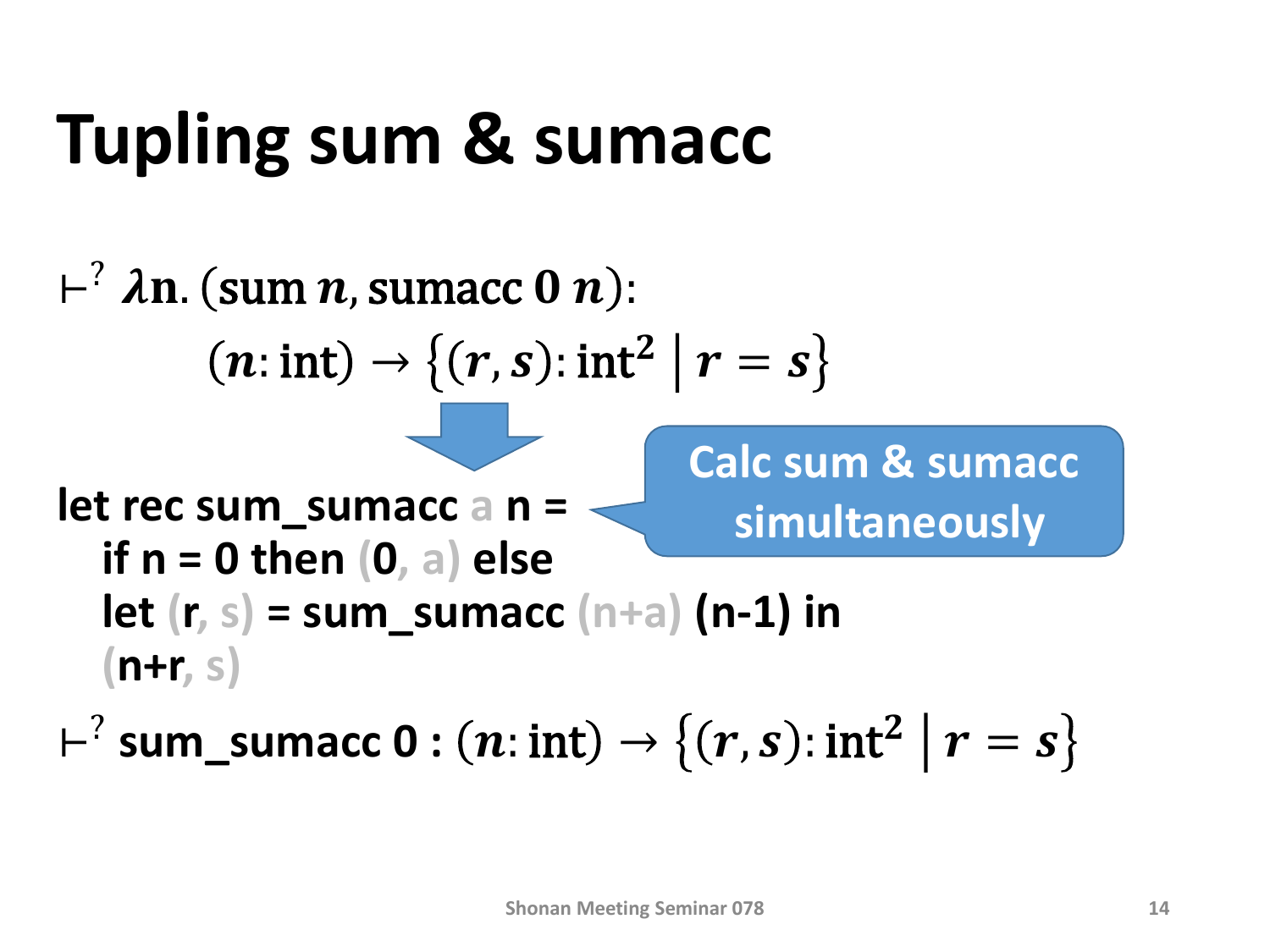$\vdash^? \lambda n.$  (sum n, sumacc 0 n):  $(n: \text{int}) \to \{ (r, s) : \text{int}^2 | r = s \}$ **let rec sum\_sumacc a n = if n = 0 then (0, a) else let (r, s) = sum\_sumacc (n+a) (n-1) in (n+r, s)**  $\vdash^?$  sum\_sumacc 0 :  $(n: \text{int}) → {(r, s): \text{int}^2 | r = s}$ **Calc sum & sumacc simultaneously**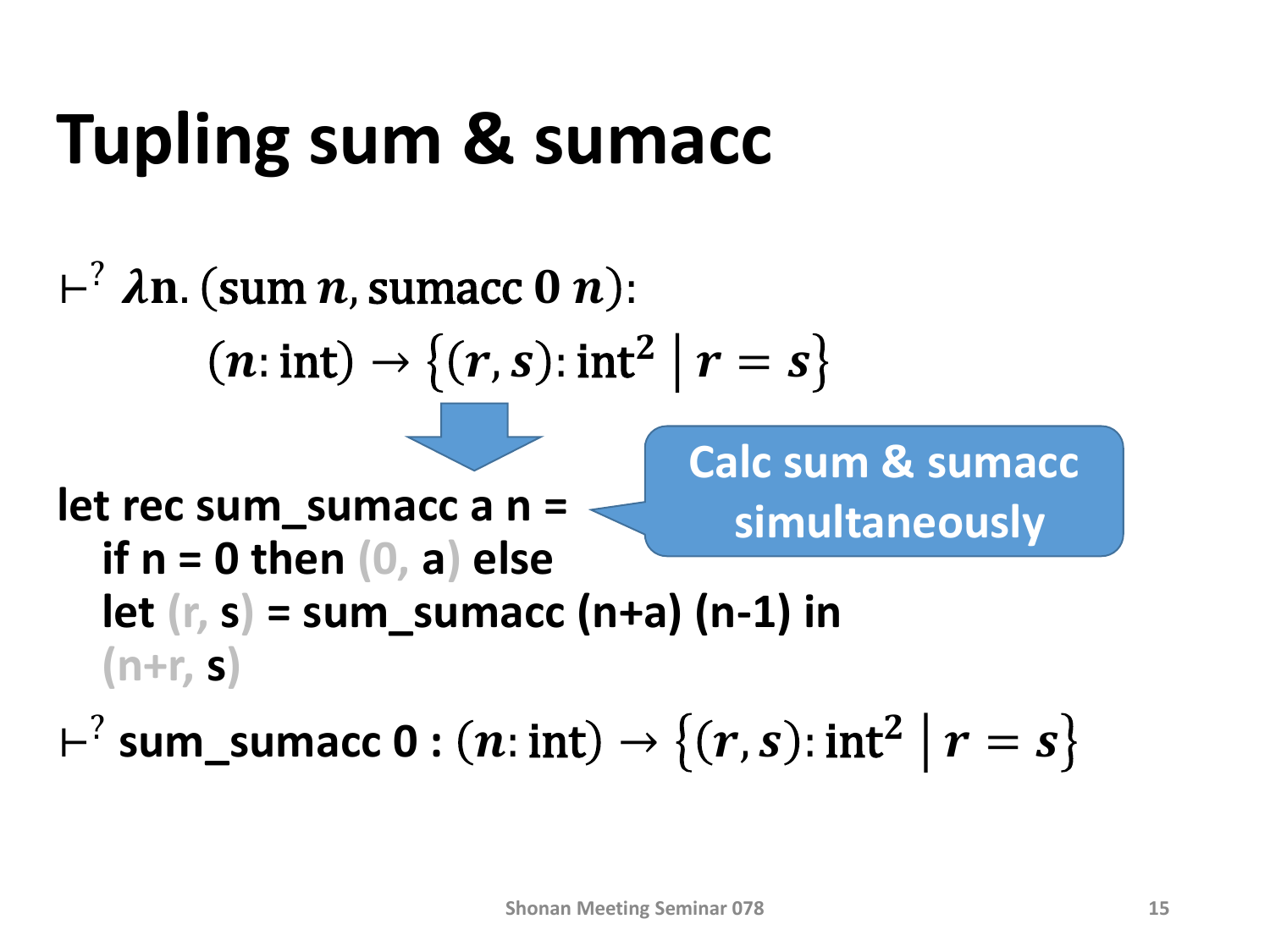$\vdash^? \lambda n.$  (sum n, sumacc 0 n):  $(n: \text{int}) \to \{ (r, s) : \text{int}^2 | r = s \}$ **let rec sum\_sumacc a n = if n = 0 then (0, a) else let (r, s) = sum\_sumacc (n+a) (n-1) in (n+r, s)**  $\vdash^?$  sum\_sumacc 0 :  $(n: \text{int}) → {(r, s): \text{int}^2 | r = s}$ **Calc sum & sumacc simultaneously**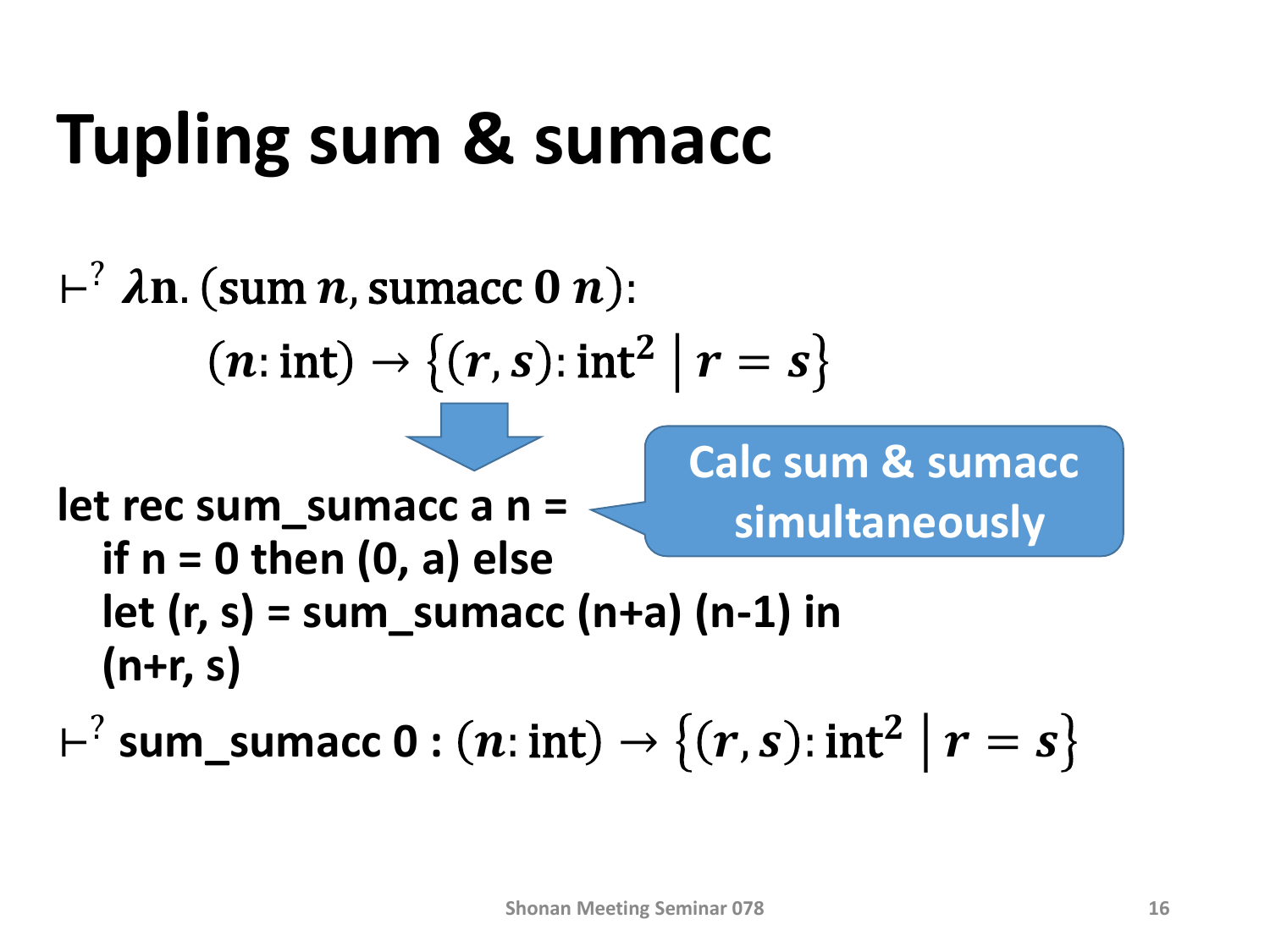$\vdash^? \lambda n.$  (sum n, sumacc 0 n):  $(n: \text{int}) \to \{ (r, s) : \text{int}^2 | r = s \}$ **let rec sum\_sumacc a n = if n = 0 then (0, a) else let (r, s) = sum\_sumacc (n+a) (n-1) in (n+r, s)**  $\vdash^?$  sum\_sumacc 0 :  $(n: \text{int}) → {(r, s): \text{int}^2 | r = s}$ **Calc sum & sumacc simultaneously**

**Can be verified by an existing verifier**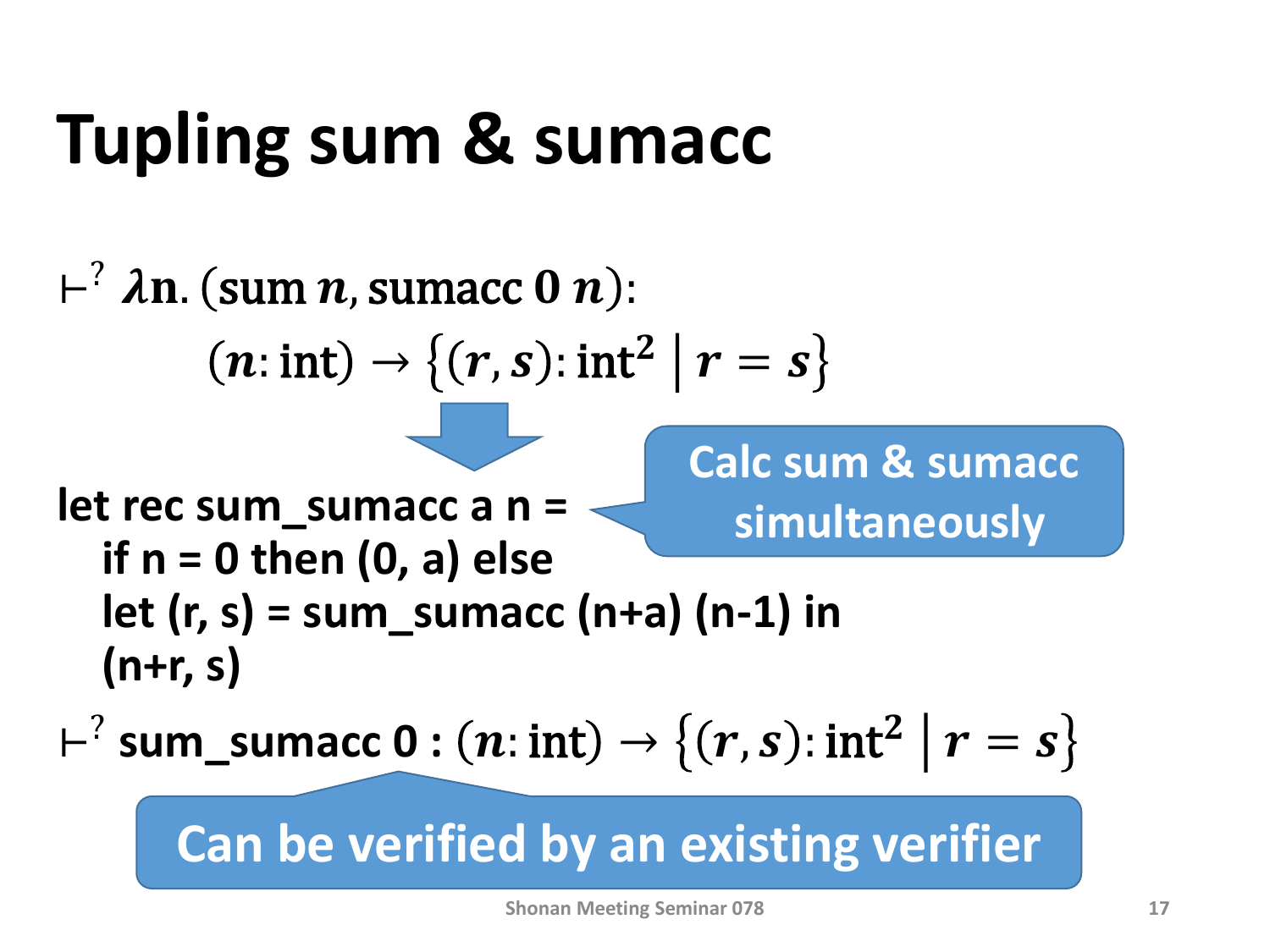#### **Example 2**

let rec append x y =  
\nmatch x(0) with 
$$
\perp
$$
->y  
\n| Some(n) -> cons n (append (tail x) y)  
\n  
\n $\vdash^2$  append :  
\n $(x: \text{int} \rightarrow \text{int}_{\perp}) \rightarrow \{y: \text{int} \rightarrow \text{int}_{\perp} | y(0) = \perp \}$   
\n $\rightarrow \{r: \text{int} \rightarrow \text{int}_{\perp} | \forall i. r(i) = x(i) \}$   
\nappend x [] = x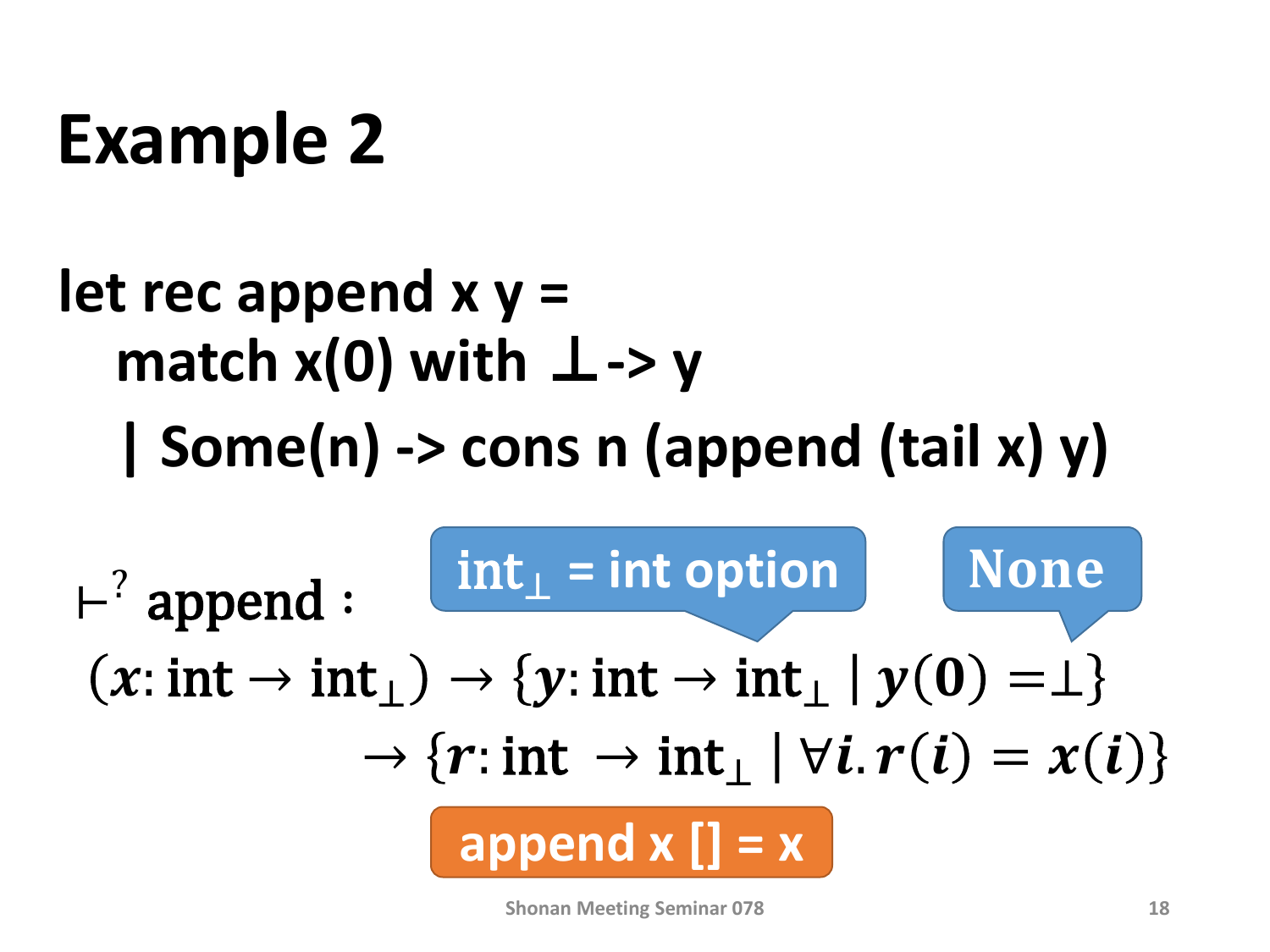## **Remove Dependencies between Arguments and Return Types**

- ⊢ ? append ∶  $(x: \text{int} \rightarrow \text{int}_{\perp}) \rightarrow \{y: \text{int} \rightarrow \text{int}_{\perp} | y(0) = \perp \}$  $\rightarrow \{r: \text{int} \rightarrow \text{int}_{\perp} | \forall i. r(i) = x(i) \}$  $\vdash^? \lambda x, y. (x, \text{append } x y)$ :
- $(x: \text{int} \rightarrow \text{int}_{\perp}) \rightarrow \{y: \text{int} \rightarrow \text{int}_{\perp} | y(0) = \perp \}$  $\rightarrow \big\{ (\pmb{x}',\pmb{r}): (\operatorname{int} \rightarrow \operatorname{int}_{\perp})^2 \ \big| \ \forall \pmb{i}.\ \pmb{r}(\pmb{i}) = \pmb{x}'(\pmb{i})$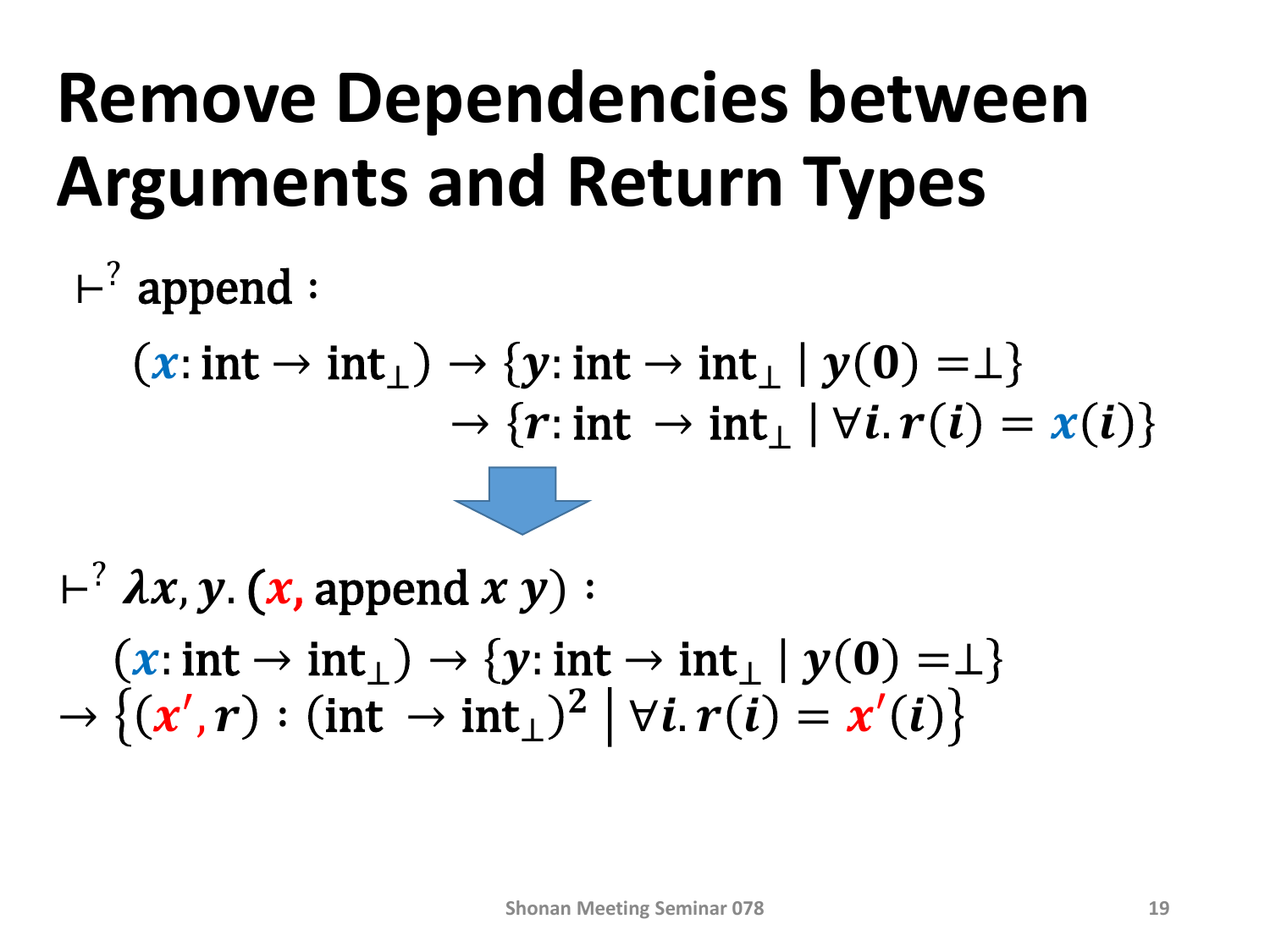## **Remove Dependencies between Arguments and Return Types**

$$
+^{?}
$$
 append :  
\n(*x*: int → int<sub>⊥</sub>) → {*y*: int → int<sub>⊥</sub> | *y*(0) =⊥}  
\n→ {*r*: int → int<sub>⊥</sub> | *∀i*.*r*(*i*) = *x*(*i*)}  
\n+<sup>?</sup> *λx*, *y*. (*x*, append *x y*) :  
\n(*x*: int → int<sub>⊥</sub>) → {*y*: int → int<sub>⊥</sub> | *y*(0) =⊥}  
\n→ {(*x'*, *r*) : (int → int<sub>⊥</sub>)<sup>2</sup> | *∀i*.*r*(*i*) = *x'*(*i*)}  
\nCf. +<sup>?</sup> (sum, sumacc 0):  
\n{(*f*, *g*): (int → int)<sup>2</sup> | *∀n*.*f*(*n*) = *g*(*n*)}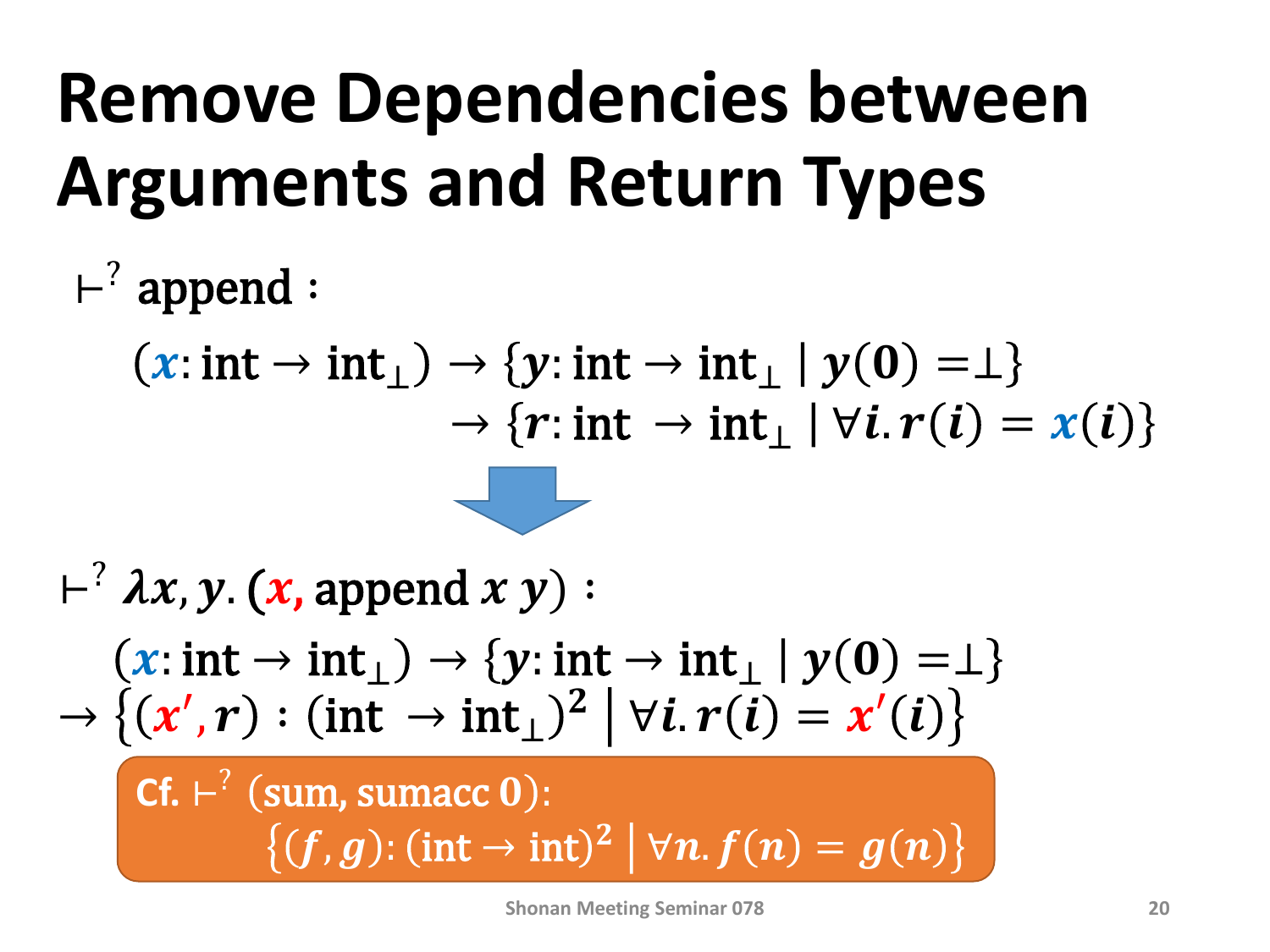#### **Remove** ∀ **and Function Symbols**

 $\vdash^? \lambda x, y \ (x, \text{append } x y)$ :  $(x: \text{int} \rightarrow \text{int}_{\perp}) \rightarrow \{y: \text{int} \rightarrow \text{int}_{\perp} | y(0) = \perp \}$  $\rightarrow \{ (x' \times r) : (\text{int} \rightarrow \text{int}_{\perp})^2 \mid \forall i. \overline{r}(i) = x'(i) \}$  $\vdash^? \lambda x, y \lambda(i, j)$ .  $(x(i), (append x y)(j))$ :  $(x: \text{int} \rightarrow \text{int}_{\perp}) \rightarrow (y: (j: \text{int}) \rightarrow \{u: \text{int}_{\perp} \mid j = 0 \Rightarrow u = \perp\})$  $\rightarrow (i:\text{int}) \rightarrow \overline{(r,s)}: (\text{int}_{\perp})^2 \mid s=r$  $\vdash^? \lambda x, y$ . Tupling(x, append x y) : (the same type)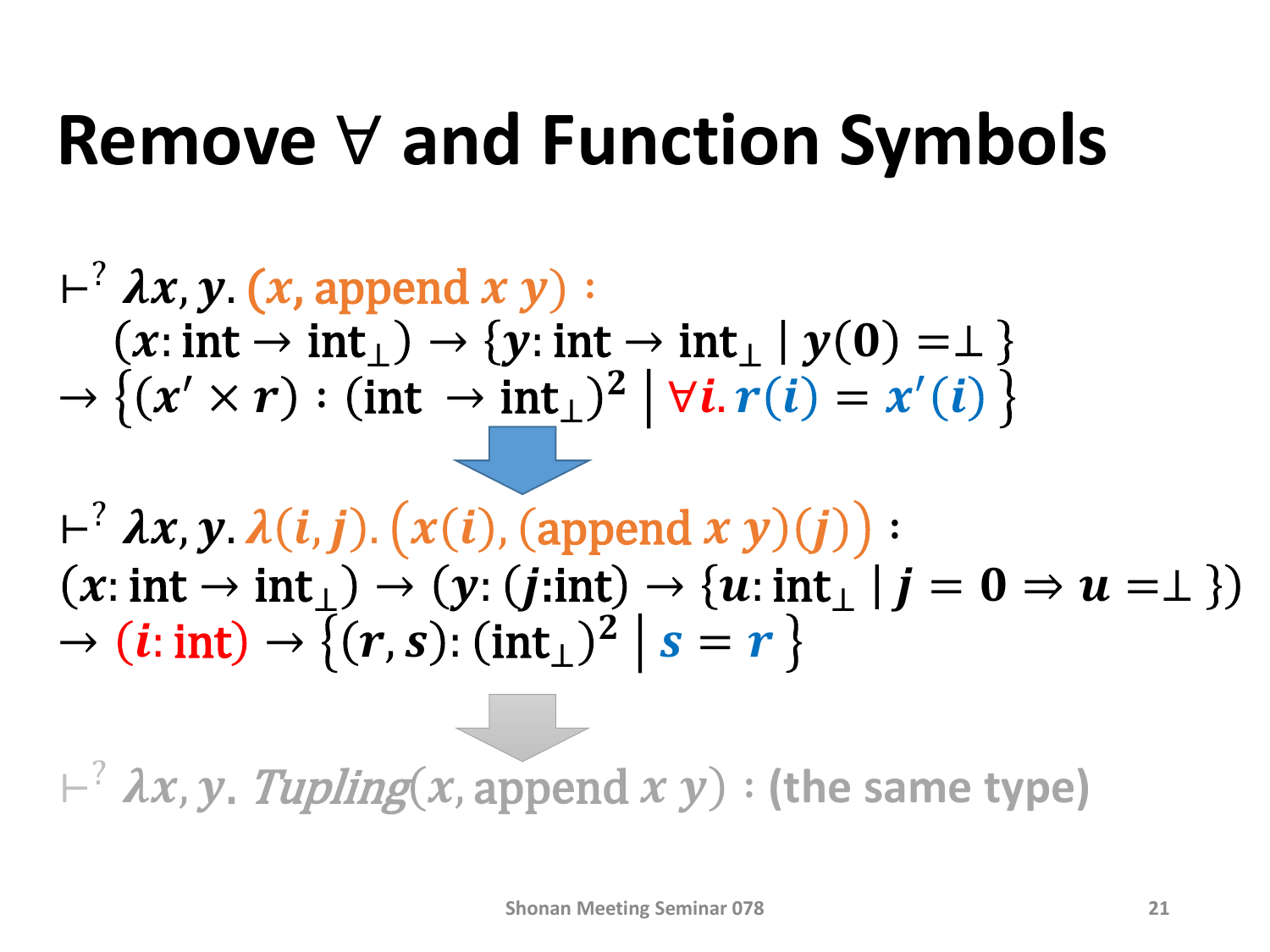## **Remove** ∀ **and Function Symbols**

 $\vdash^? \lambda x, y. (x, append x y)$ :  $(x: \text{int} \rightarrow \text{int}_{\perp}) \rightarrow \{y: \text{int} \rightarrow \text{int}_{\perp} | y(0) = \perp \}$  $\rightarrow \{ (x' \times r) : (\text{int} \rightarrow \text{int}_{\perp})^2 \mid \forall i. r(i) = x'(i) \}$  $\vdash^? \lambda x, y \lambda(i, j)$ .  $(x(i), (append x y)(j))$ :  $(x: \text{int} \rightarrow \text{int}_{\perp}) \rightarrow (y: (j: \text{int}) \rightarrow \{u: \text{int}_{\perp} \mid j = 0 \Rightarrow u = \perp\})$  $\rightarrow (i:\text{int}) \rightarrow \overline{(r,s)}: (\text{int}_{\perp})^2 \mid s = r$  $\vdash^? \lambda x, y$ . Tupling(x, append x y) : (the same type)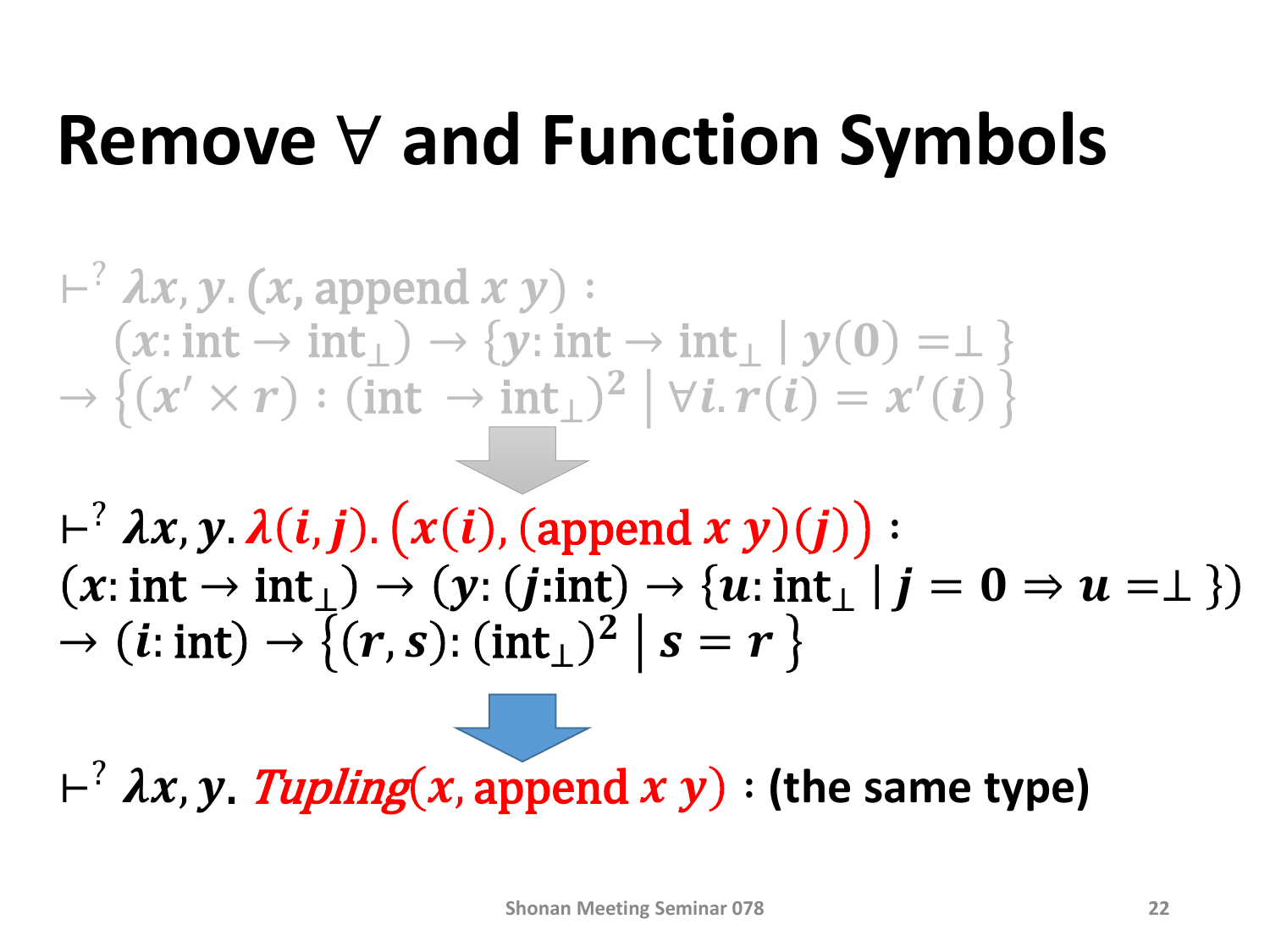# **Outline**

- **Motivation and approach**
- •**Overview (through examples)**
- **More details**
- **Experiments**
- **Related work**
- **Conclusion**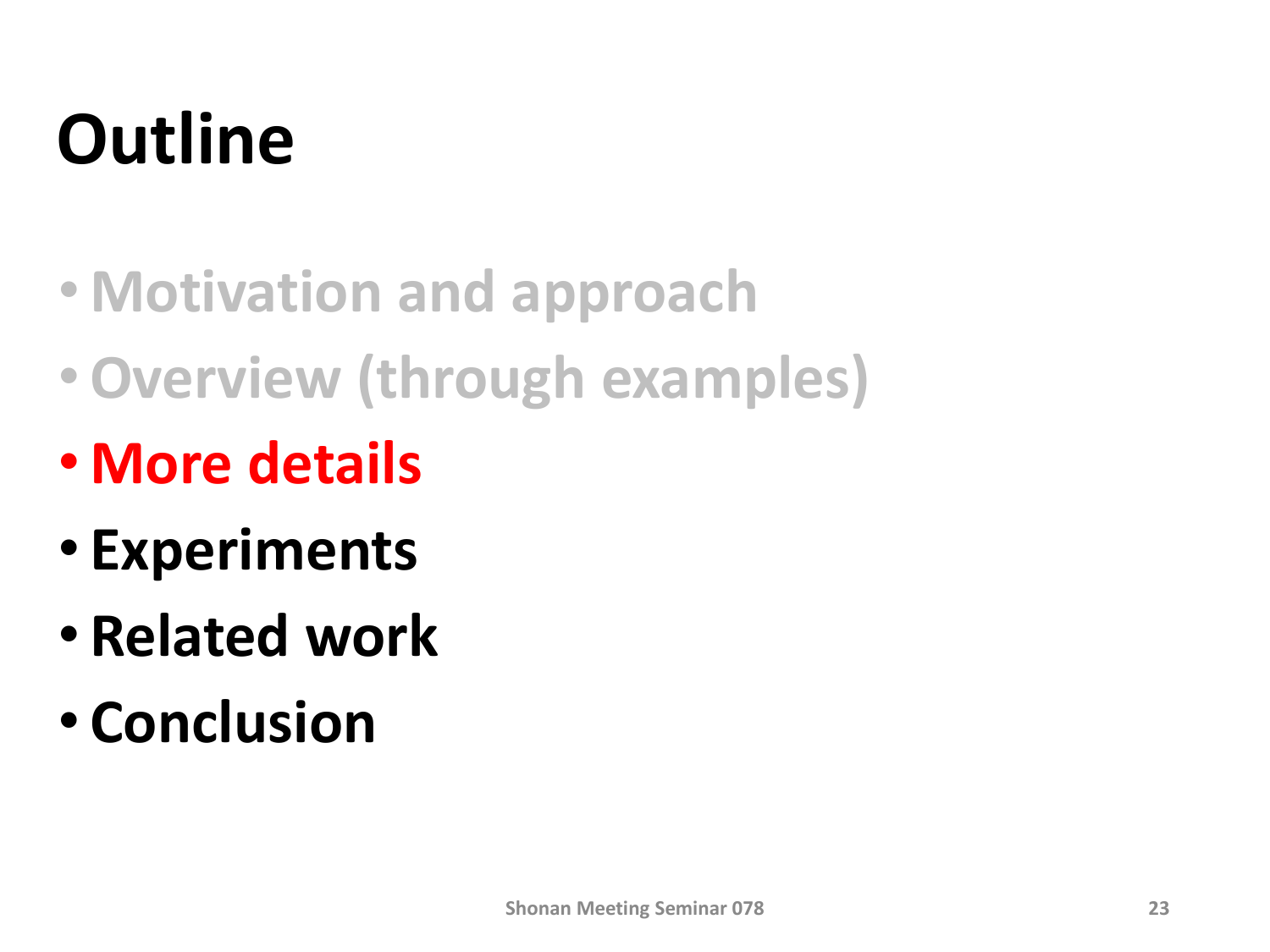## **Two Kinds of Transformations**

- **Transformation for adjusting specification**
	- **Reduction from general to first-order refinement**
- •**Auxiliary transformation to help automated verification**
	- **Tupling**
	- **Insertion of assume statements**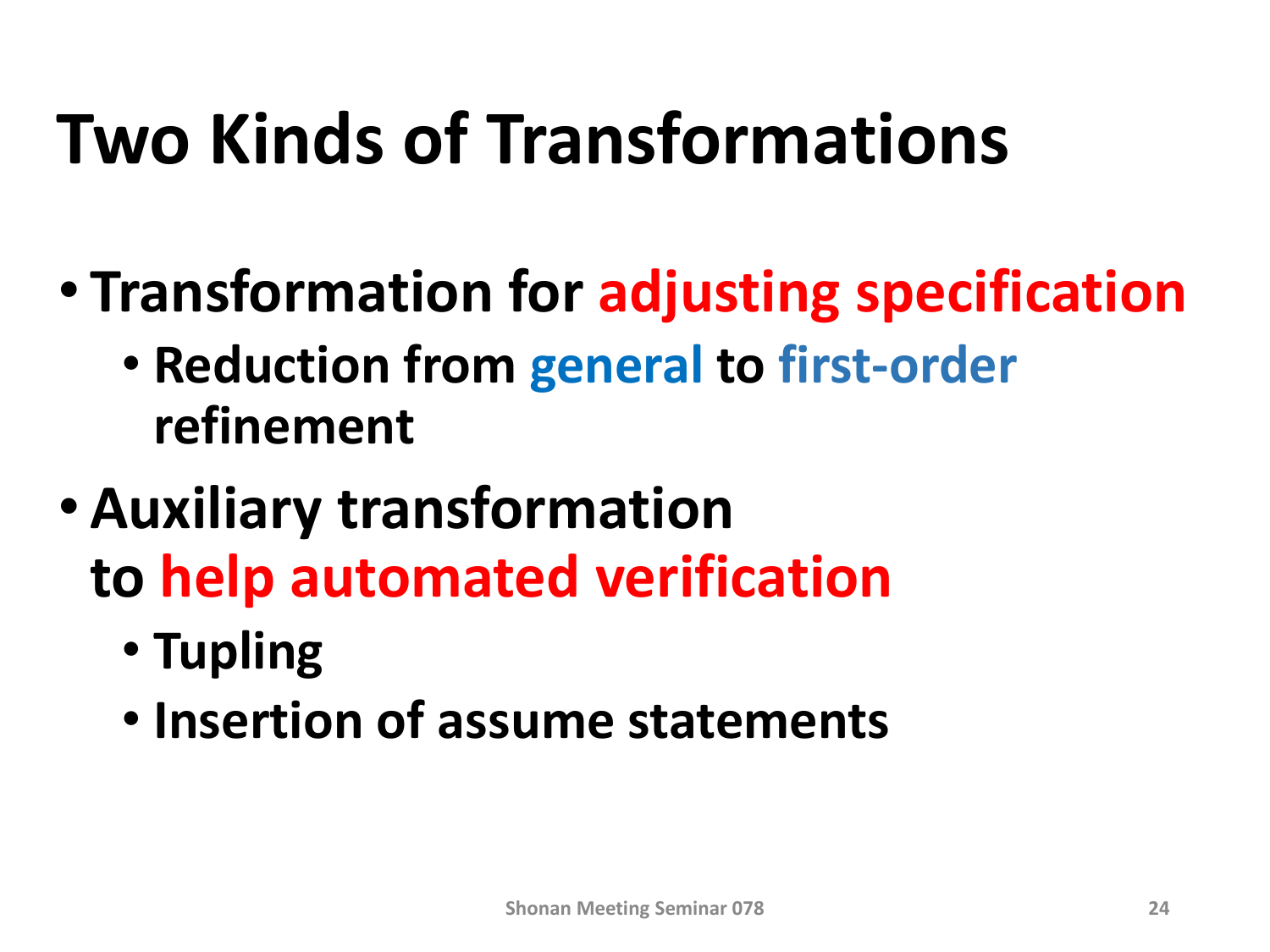# **Transformation for adjusting specification**

• **Removal of dependencies between function arguments and return types:**

$$
- \vdash^{?} \lambda f \cdot t \qquad : (f \cdot \tau) \to \{r : \sigma \mid P[f,r]\}
$$

$$
\vdash^? \lambda f \ (f,t): (f:\tau) \to (f':\tau) \times \{r:\sigma \mid P[f',r]\}
$$

- **Linearization of function symbols:**  $\vdash^? t$  : {f: int  $\rightarrow$  int | P[f(x), f(y)  $\vdash^? (t,t): \{(f,g): (\text{int} \to \text{int})^2 \mid P[f(x), g(y)]\}$
- **Elimination of** ∀ **and functions:**
- $\vdash^? (\lambda x. t_1, \lambda y. t_2) : \{(f, g): (\text{int} \to \text{int})^2 \mid \forall x, y. P[f(x), g(y)]\}$  $\vdash^? \lambda(x, y)$ .  $(t_1, t_2) : ((x, y) : \text{int}^2) \rightarrow \{(r, s) : \text{int}^2 | P[r, s] \}$

**Assume** 

**linearity**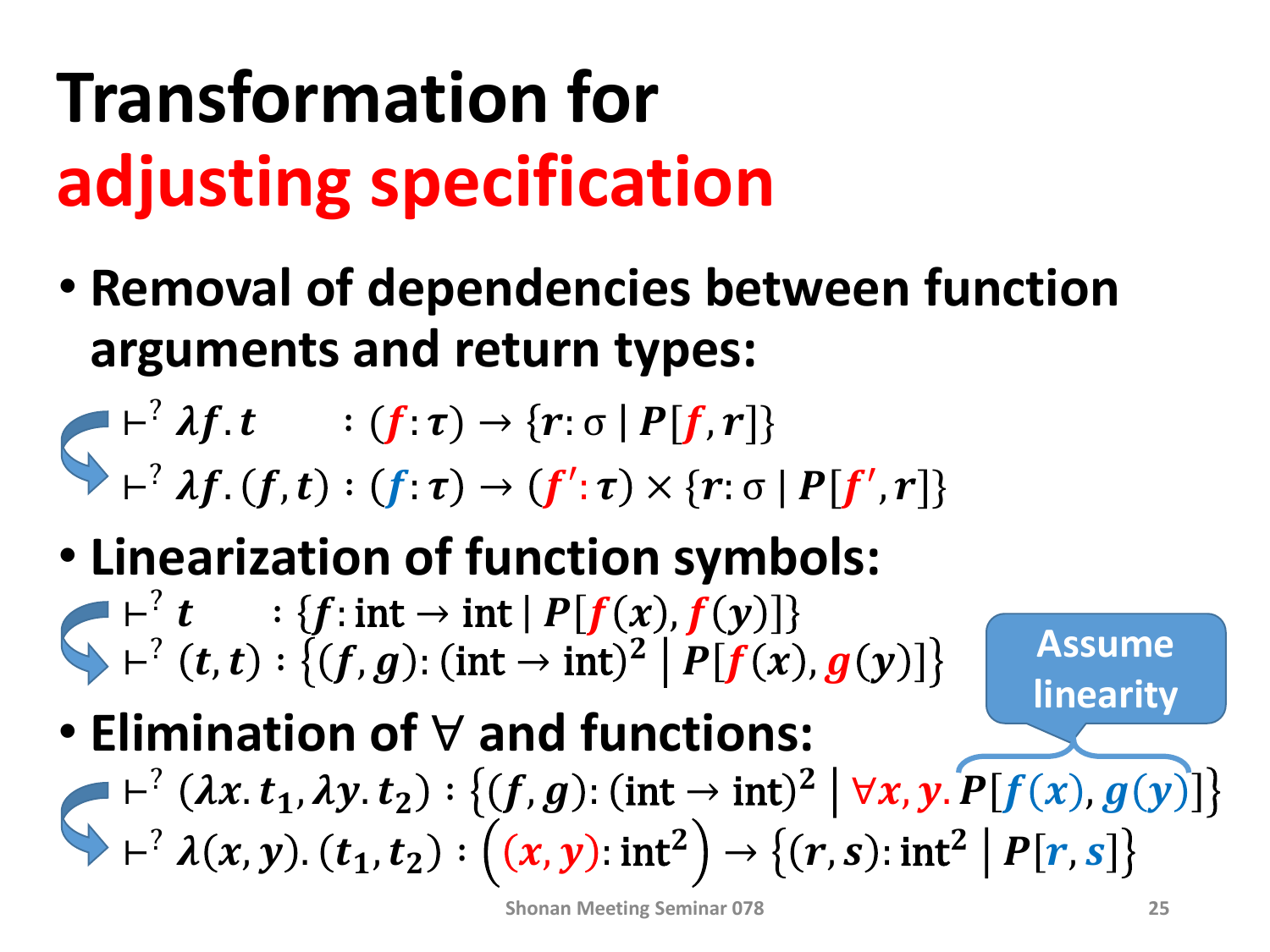## **Transformation for adjusting specification**

- $\left\{\n\begin{array}{l}\n\text{ } \vdash^? \text{ sum } : \{f: \text{int} \to \text{int} \mid f(x) = x + f(x-1)\}\n\end{array}\n\right\}$ 
	- **arguments and return types:**  $\frac{1}{2}$  .  $\frac{1}{2}$  .  $\frac{1}{2}$  .  $\frac{1}{2}$  .  $\frac{1}{2}$  .  $\frac{1}{2}$  .  $\frac{1}{2}$ ⊢  $\left(\bigcup_{i} \mathcal{G}_i, \bigcup_{i} \mathcal{G}_i\right)$ . (inc.  $\left(\bigcup_{i} \mathcal{G}_i, \bigcup_{i} \mathcal{G}_i\right)$  $\vdash^?$  (sum, sum) :  $f, g$ : (int  $\rightarrow$  int)<sup>2</sup>  $| f(x) = x + g(x - 1)|$
- **Linearization of function symbols:**  $\vdash^? t$  : {f: int  $\rightarrow$  int | P[f(x), f(y)  $\vdash^? (t,t) : \{(f,g): (\text{int} \to \text{int})^2 \mid P[f(x), g(y)]\}$ **Assume linearity**
- **Elimination of** ∀ **and functions:**
- $\vdash^? (\lambda x. t_1, \lambda y. t_2) : \{(f, g): (\text{int} \to \text{int})^2 \mid \forall x, y. P[f(x), g(y)]\}$  $\vdash^? \lambda(x, y)$ .  $(t_1, t_2) : ((x, y) : \text{int}^2) \rightarrow \{(r, s) : \text{int}^2 | P[r, s] \}$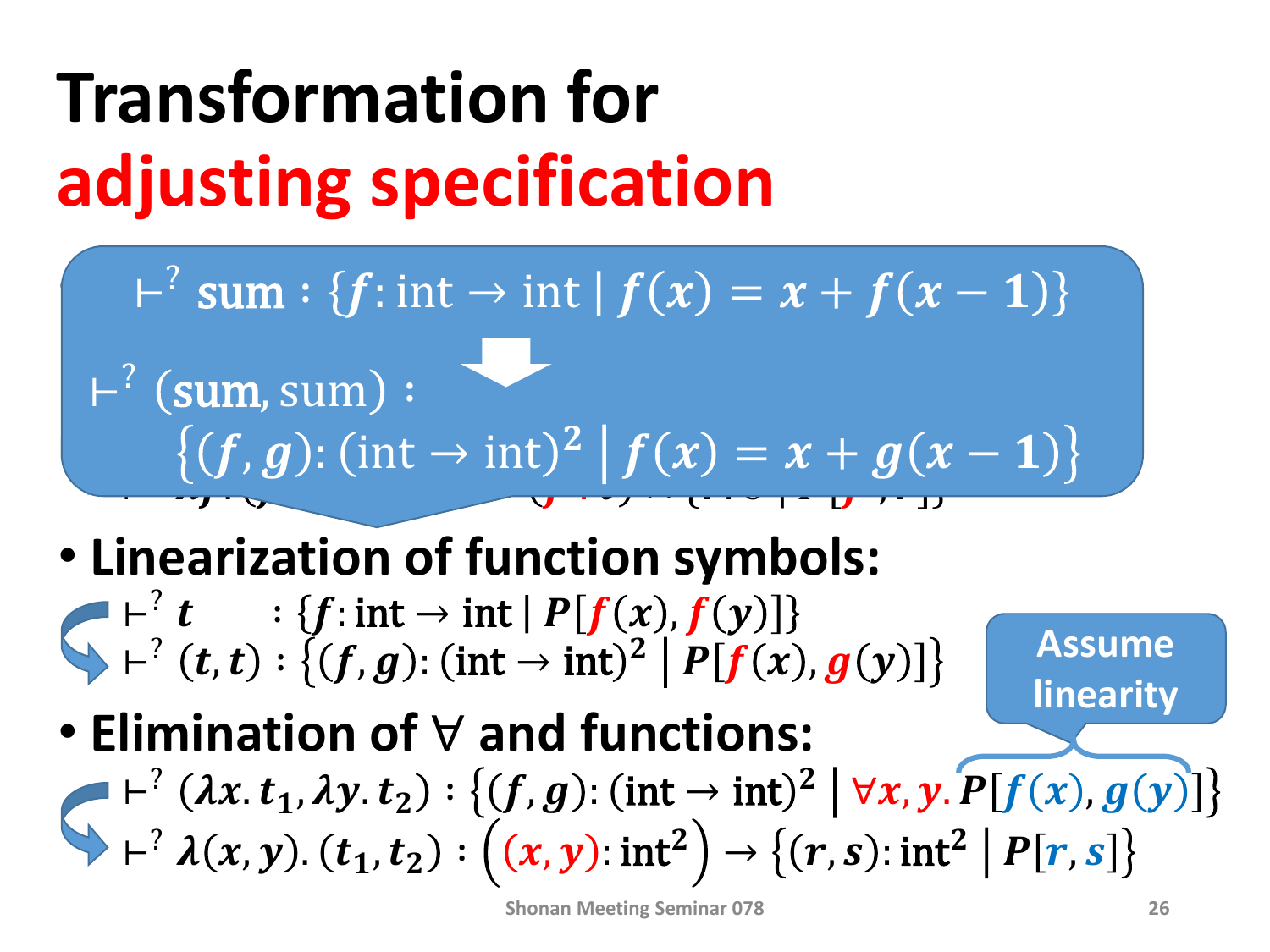# **Two Kinds of Transformations**

- **Transformation for adjusting specification**
	- **Reduction from general to first-order refinement**
- •**Auxiliary transformation to help automated verification**
	- **Tupling**
	- **Insertion of assume statements**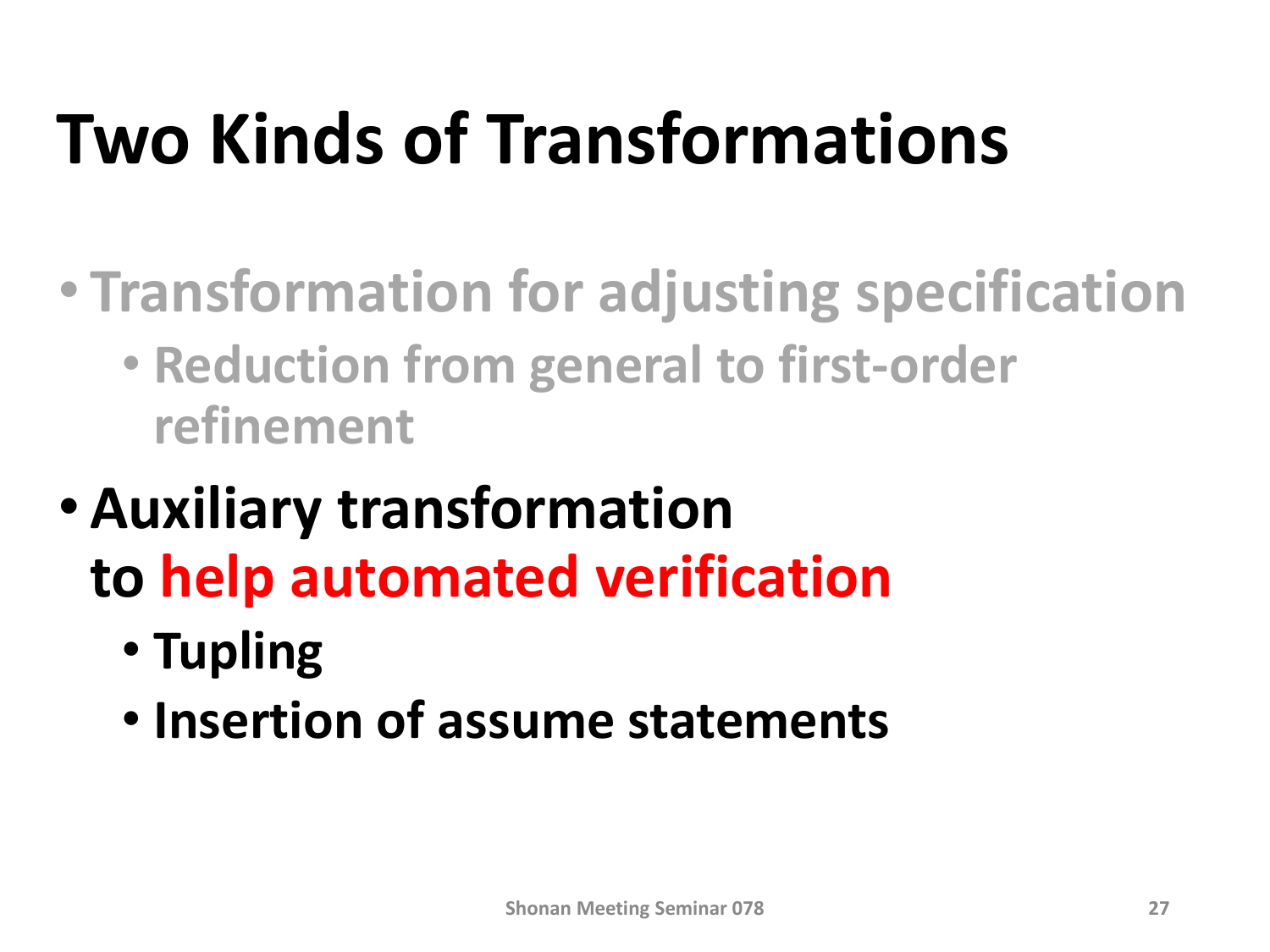# **Auxiliary transformation to help automated verification**

- **Tupling of recursive functions**  $\lambda(x, y)$  (f x, g y)  $\implies$  fg
- **Insertion of assume statements**
	- **About the property of tupled functions**
		- **Deterministic**
		- $fg(x,y) = (f(x, g(y)))$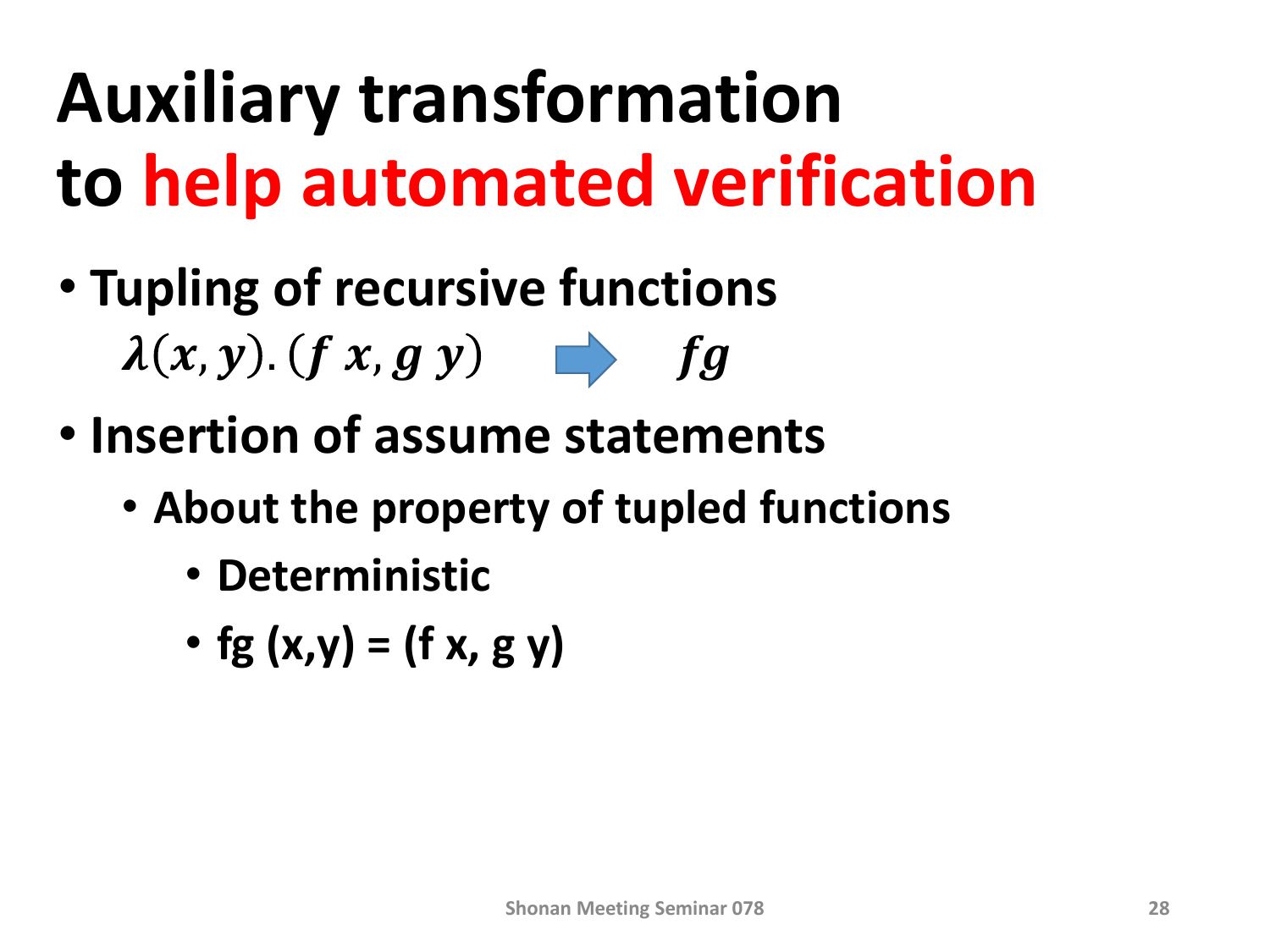#### **Example: Insertion of assume statements**

 $\vdash^? h : \{(f,g) : (\text{int} \to \text{int})^2 \mid \forall x, y, x \leq y \Rightarrow f(x) \leq g(y)\}$  $\rightarrow \{d : \text{int} \mid d \geq 0\}$ **let h (f,g) = ... let r = f x in ...** if  $x < y$  then let  $s = g y$  in  $s - r$  else ...  $\vdash^? h : \left( (x, y): \text{int}^2 \to \left\{ (r, s): \text{int}^2 \mid x \leq y \Rightarrow r \leq s \right\}$  $\rightarrow \{d : \text{int} \mid d \geq 0\}$ **let h fg** = ... **let (r1, s1)** = fg (x,  $\bot$ ) in ... **if x < y then let (r2, s2) = fg (x, y) in assume (r1 = r2); s2 - r1 else ...**  $\begin{bmatrix} X & fg & (l, v) \end{bmatrix}$ **dummy value ✘ fg (**⊥**, y)**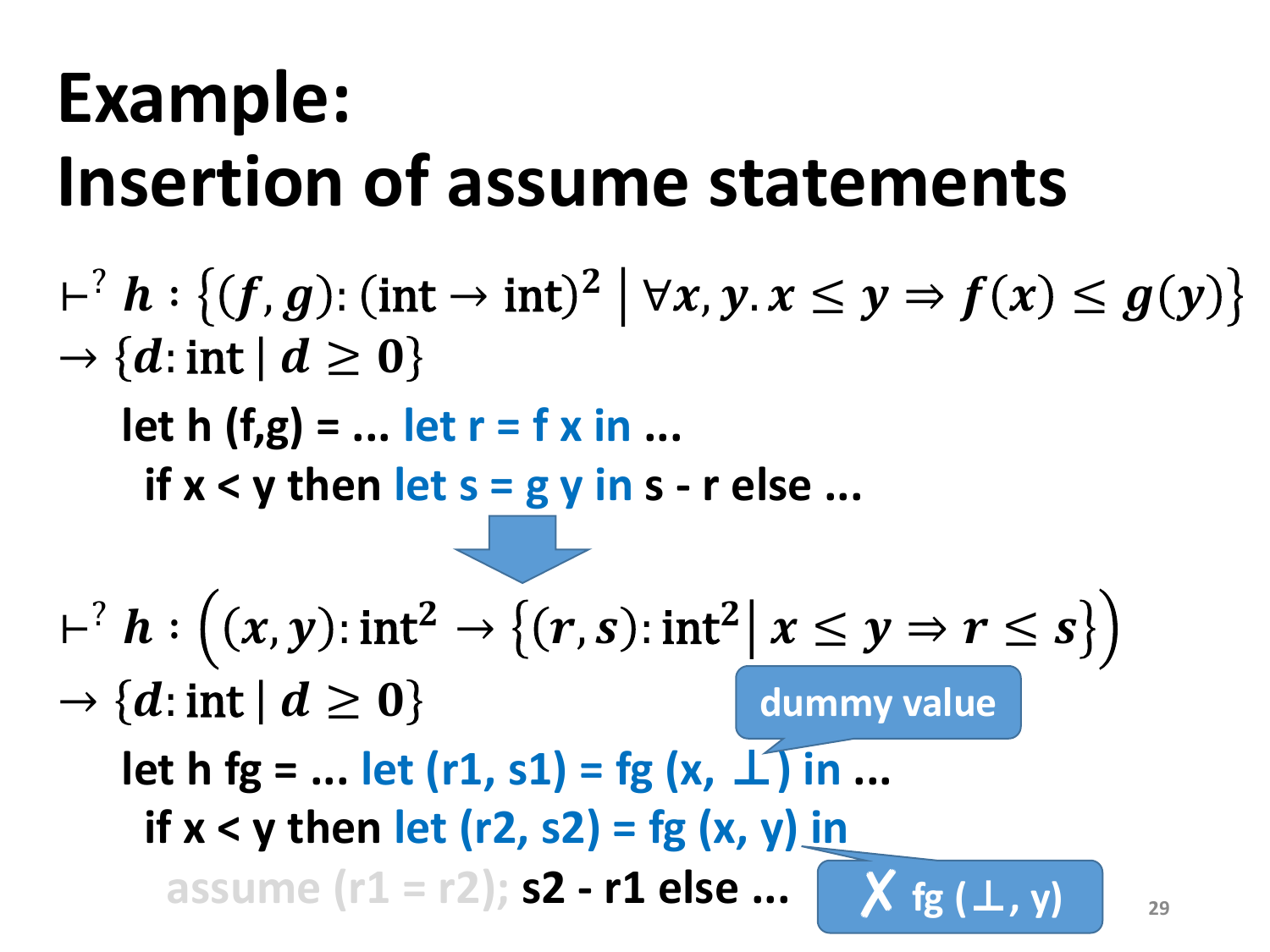#### **Example: Insertion of assume statements**

 $\boxed{\text{ When checking }\vdash^? \text{ s2 -- r1}: \, \{d: \text{int} \mid d \geq 0\},\qquad \qquad }$ a verifier knows that • **x** < **y** 

•  $r2 \le s2$ 

 $\vdash^? h : \left( (x, y): \text{int}^2 \to \left\{ (r, s): \text{int}^2 \mid x \leq y \Rightarrow r \leq s \right\}$  $\rightarrow \{d : \text{int} \mid d \geq 0\}$ **let h fg** = ... **let (r1, s1)** = fg (x,  $\bot$ ) in ... **if x < y then let (r2, s2) = fg (x, y) in assume (r1 = r2); s2 - r1 else ...**  $\begin{bmatrix} X & fg(I, y) \end{bmatrix}$  30 **dummy value ✘ fg (**⊥**, y)**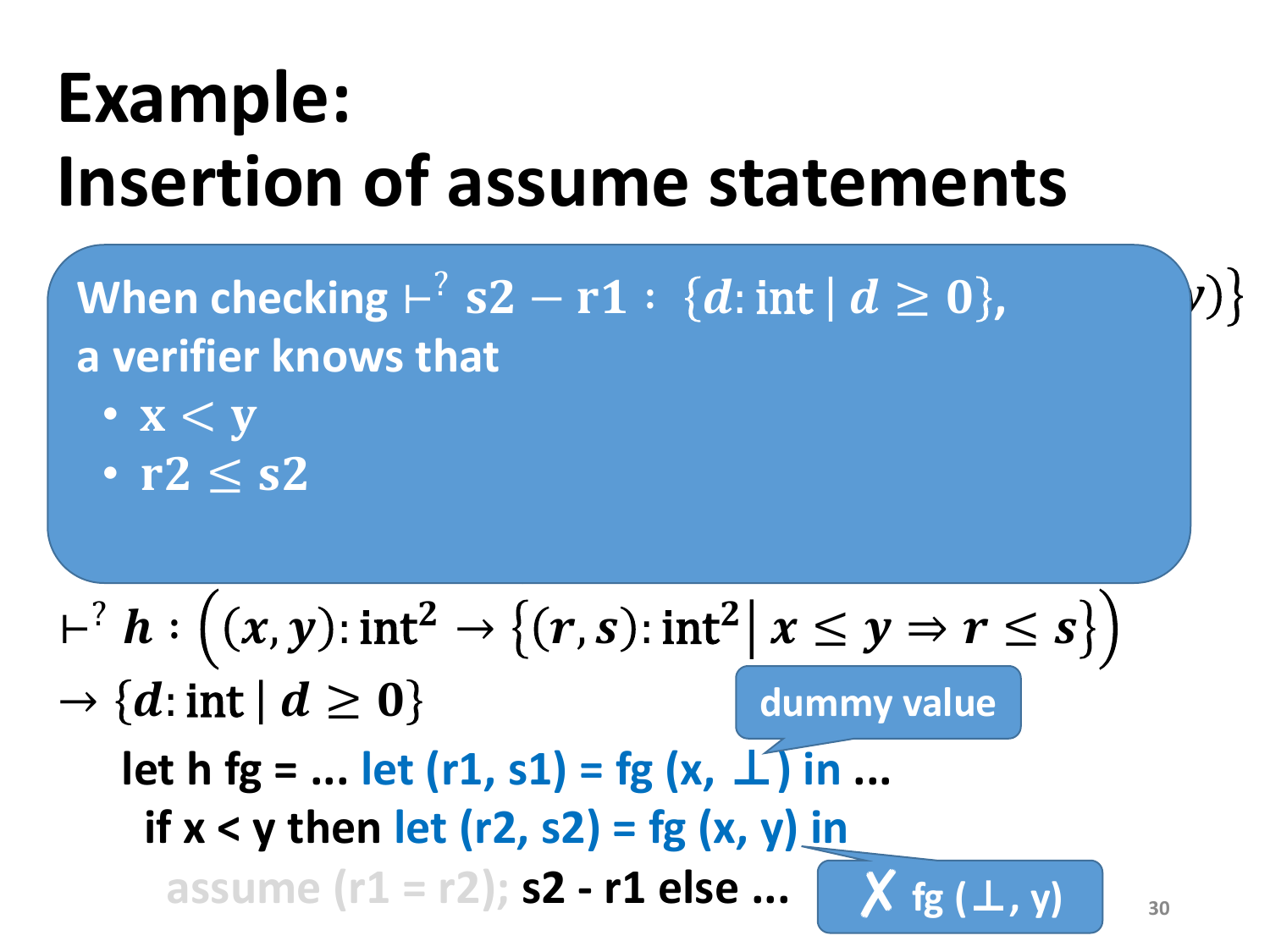#### **Example: Insertion of assume statements**

 $\boxed{\text{ When checking }\vdash^? \text{ s2 -- r1}: \, \{d: \text{int} \mid d \geq 0\},\qquad \qquad }$ a verifier knows that

$$
\begin{array}{c}\n\cdot x < y \\
\cdot r^2 \leq s^2 \\
\cdot r^1 = r^2\n\end{array}\n\right\} \Rightarrow r^1 \leq s^2 \Rightarrow s^2 - r^1 \geq 0
$$

 $\vdash^? h : \left( (x, y): \text{int}^2 \to \left\{ (r, s): \text{int}^2 \mid x \leq y \Rightarrow r \leq s \right\}$  $\rightarrow \{d : \text{int} \mid d \geq 0\}$ **let h fg** = ... **let (r1, s1)** = fg (x,  $\bot$ ) in ... **if x < y then let (r2, s2) = fg (x, y) in assume (r1 = r2); s2 - r1 else ...**  $\begin{bmatrix} X_{fg} (l_1, y) \end{bmatrix}$  31 **dummy value ✘ fg (**⊥**, y)**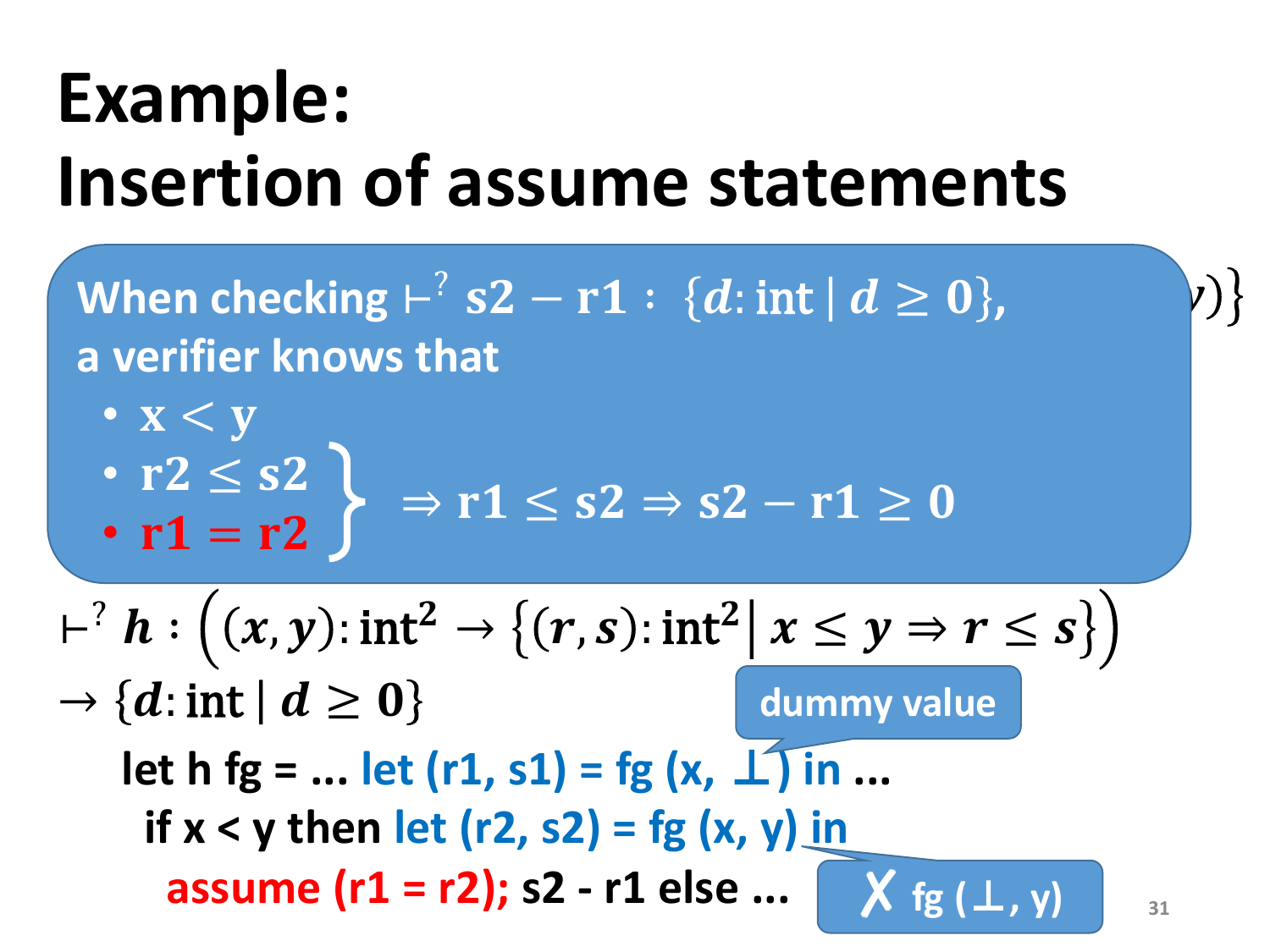# **Soundness of Verification by Transformation**

**Theorem:**

**Suppose**  $\tau$  **is at most order-2. Then,**

$$
\vDash (t)^{\#} : (\tau)^{\#} \Rightarrow \vDash t : \tau.
$$

**Note: Functions of arbitrary order can be used inside**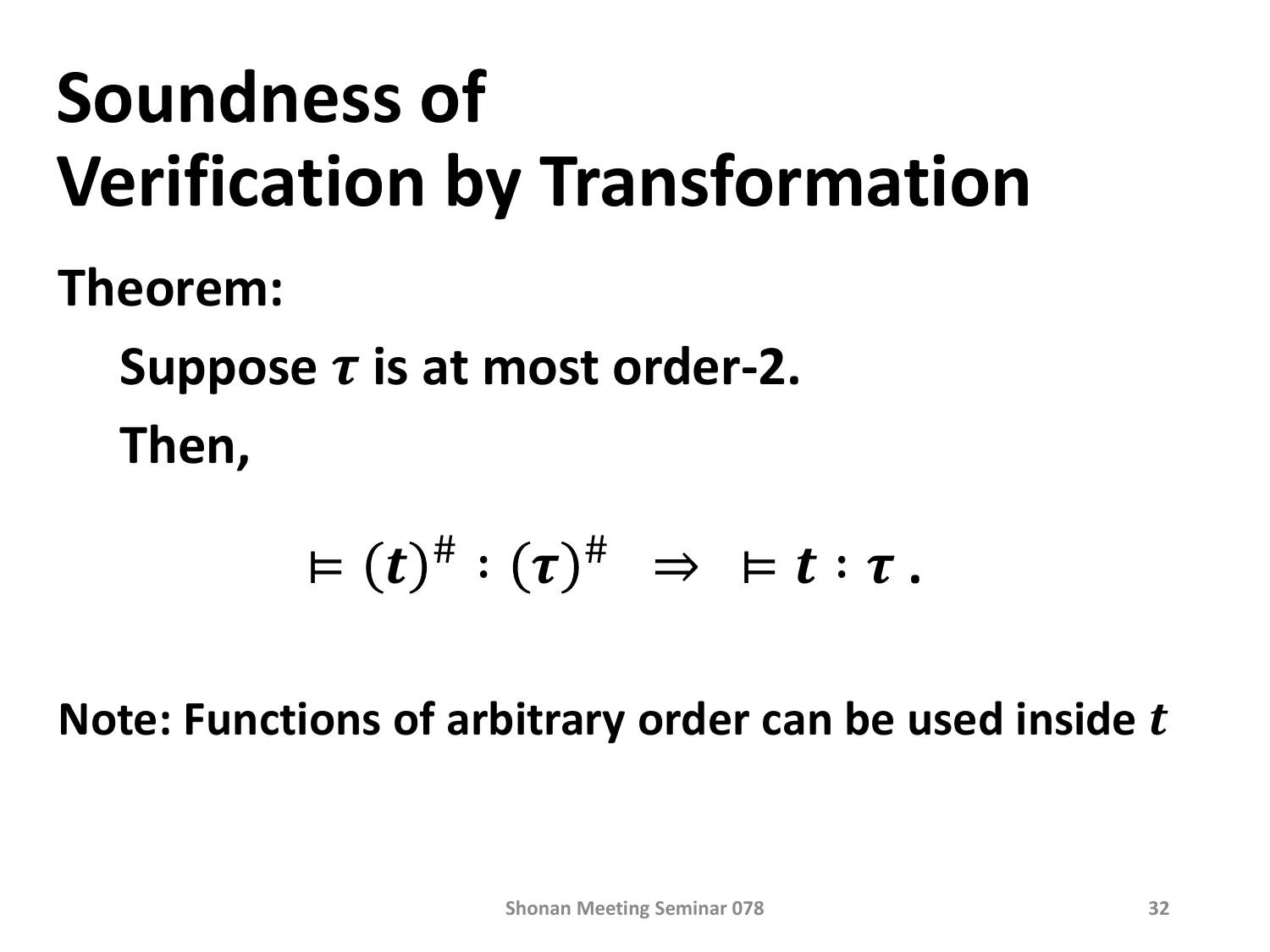# **Outline**

- **Motivation and approach**
- •**Overview (through examples)**
- **More details**
- **Experiments**
- **Related work**
- **Conclusion**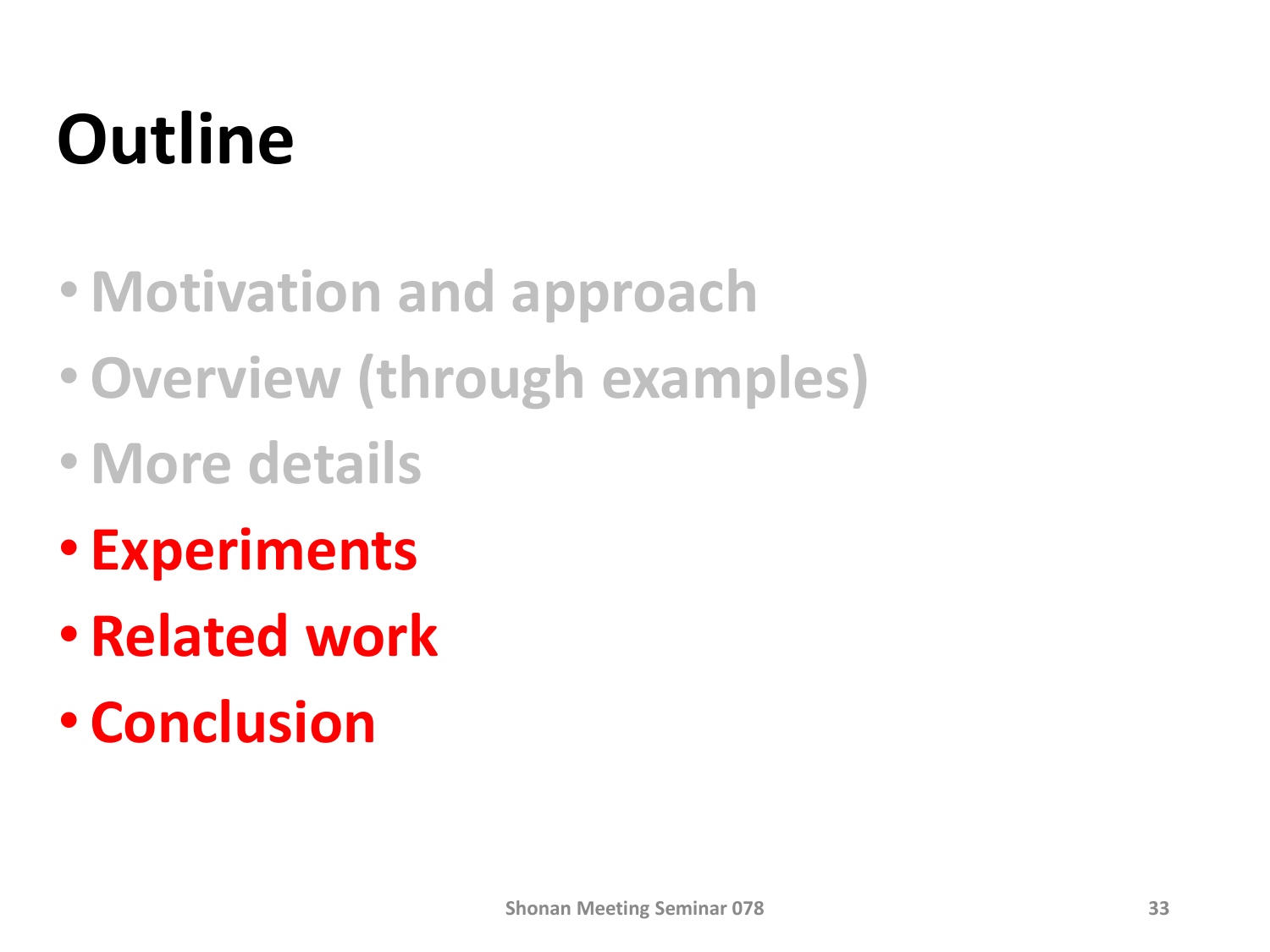#### **Experiments**

| program       | size (before #) [words] $ $ | size (after #) [words] | predicate        | time [sec] |
|---------------|-----------------------------|------------------------|------------------|------------|
| sum-acc       | 56                          | 282                    | $\boldsymbol{0}$ | 0.54       |
| sum-simple    | 40                          | 270                    | $\boldsymbol{0}$ | 0.75       |
| sum-mono      | 27                          | 279                    | $\boldsymbol{0}$ | 0.45       |
| mult-acc      | 63                          | 347                    | $\boldsymbol{0}$ | 0.38       |
| a-max-gen     | 112                         | 476                    | 1                | 0.29       |
| append-xs-nil | 72                          | 1364                   | $\boldsymbol{0}$ | 45.57      |
| append-nil-xs | 63                          | 725                    | $\boldsymbol{0}$ | 16.43      |
| rev           | 128                         | 1868                   | $\boldsymbol{0}$ | 176.24     |
| insert        | 32                          | 6262                   | $\boldsymbol{0}$ | 52.49      |
| insertsort    | 38                          | 7044                   | $\overline{2}$   | 14.33      |

- **Implemented as an extension of MoCHi [K+ '11, S+ '13]**
- **Intel Core i7-3930 CPU, 16 GB memory**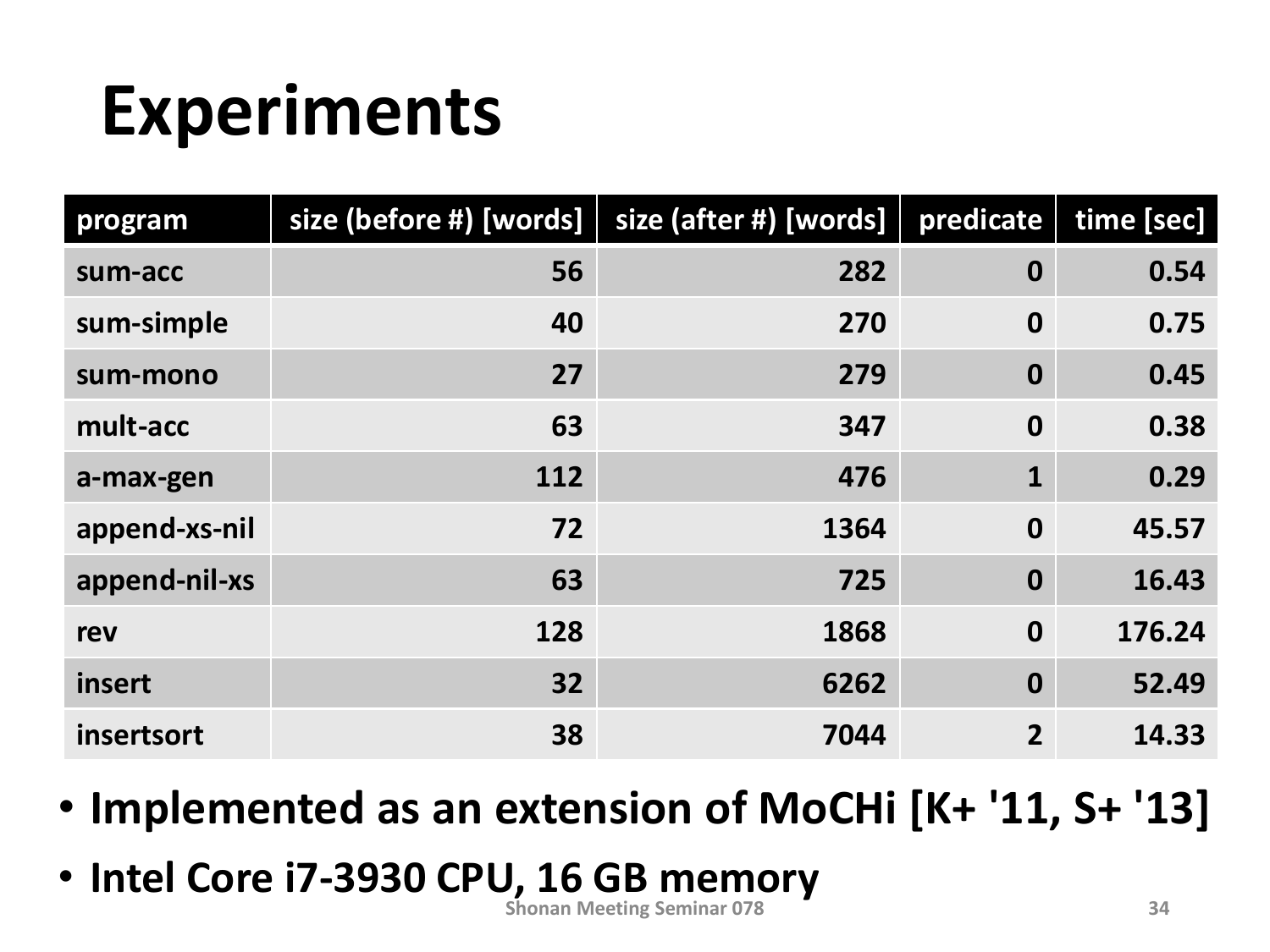## **Limitations**

- •**Due to the underlying verifier MoCHi**
	- **The current implementation of MoCHi cannot infer appropriate predicates for some programs (e.g., merge sort)**
- •**Due to our transformation**
	- $\bullet \{ \nu : \sigma \mid \exists x. P \}$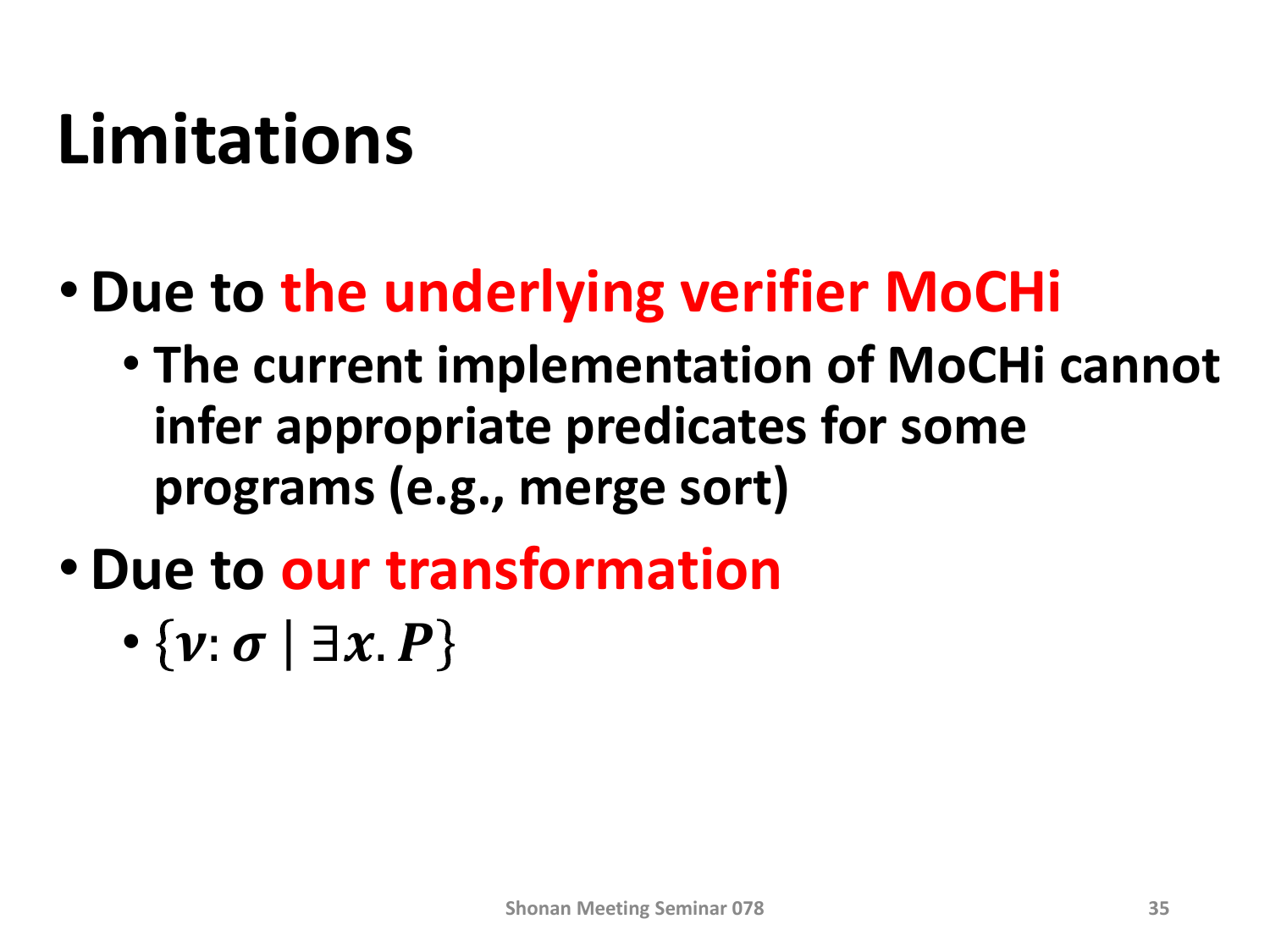## **Related Work**

- •**(Semi-)automated refinement type checking that supports uninterpreted functions [Rondon+ '08; Zhu & Jagannathan '13]**
	- **Cannot deal with relational properties**
- **Verification of first-order functional programs [Suter+ '11]**
	- **Can deal with some relational properties**
	- **Cannot deal with higher-order programs**